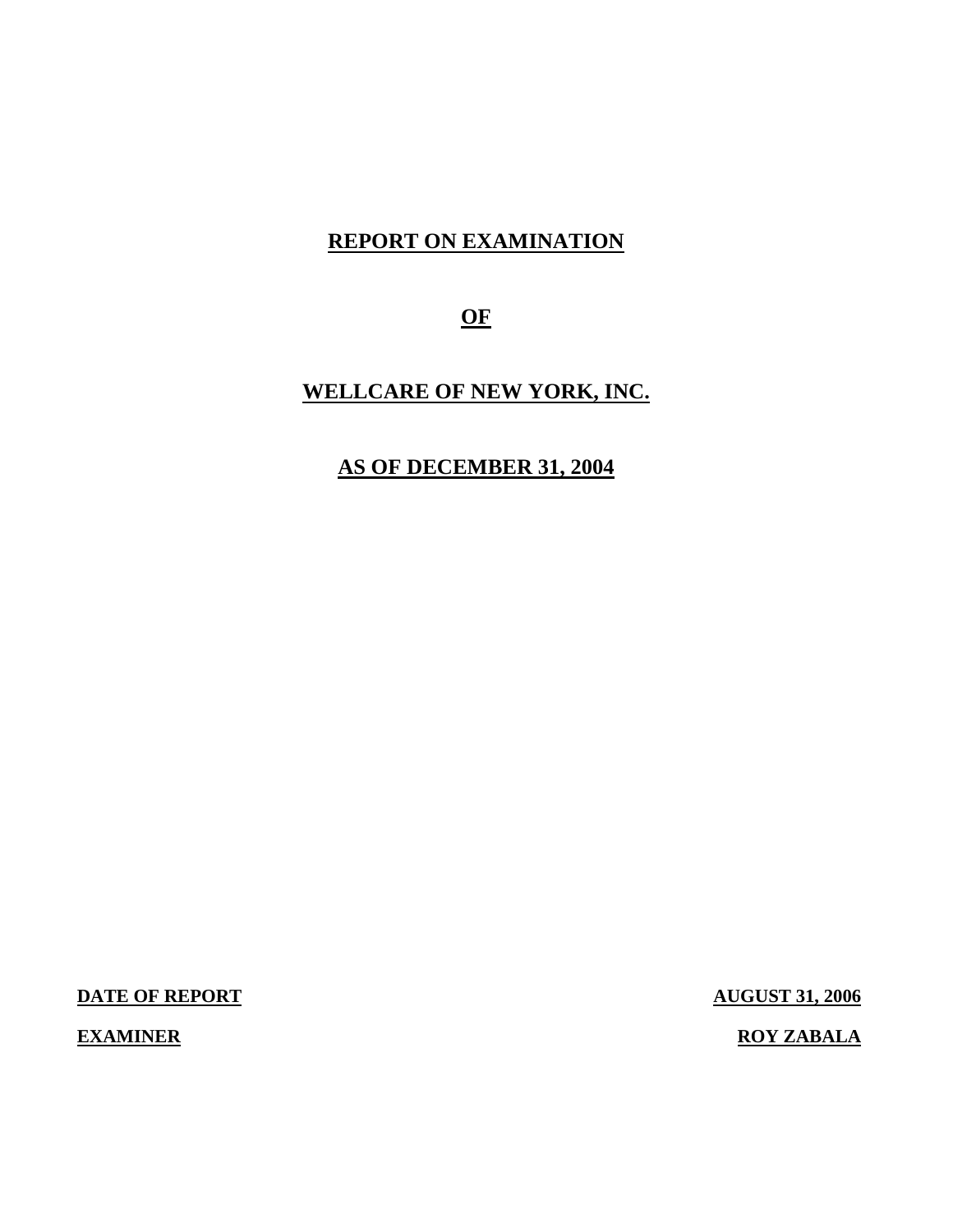#### **TABLE OF CONTENTS**

### **ITEM NO. PAGE NO.**

| 1.               | Scope of examination                                                                                                                                                                                                                    | $\overline{2}$                         |
|------------------|-----------------------------------------------------------------------------------------------------------------------------------------------------------------------------------------------------------------------------------------|----------------------------------------|
| 2.               | <b>Executive Summary</b>                                                                                                                                                                                                                | 3                                      |
| 3.               | Description of Plan                                                                                                                                                                                                                     | 3                                      |
|                  | A. Management and Controls<br>B. Territory and Plan of Operation<br>C. Reinsurance<br>D. Holding Company System<br>E. Significant Operating Ratios<br>F. Abandoned Property Law<br>G. Accounts and Records<br>1. Allocation of Expenses | 4<br>5<br>6<br>7<br>9<br>9<br>10<br>10 |
| $\overline{4}$ . | <b>Financial Statements</b>                                                                                                                                                                                                             | 12                                     |
|                  | A. Balance Sheet<br>B. Underwriting and Investment Exhibit                                                                                                                                                                              | 12<br>13                               |
| 5.               | Claims Unpaid                                                                                                                                                                                                                           | 15                                     |
| 6.               | <b>Market Conduct</b>                                                                                                                                                                                                                   | 15                                     |
|                  | A. Prompt Pay                                                                                                                                                                                                                           | 15                                     |
| 7.               | Compliance with Prior Report on Examination                                                                                                                                                                                             | 19                                     |
| 8.               | Summary of Comments and Recommendations                                                                                                                                                                                                 | 23                                     |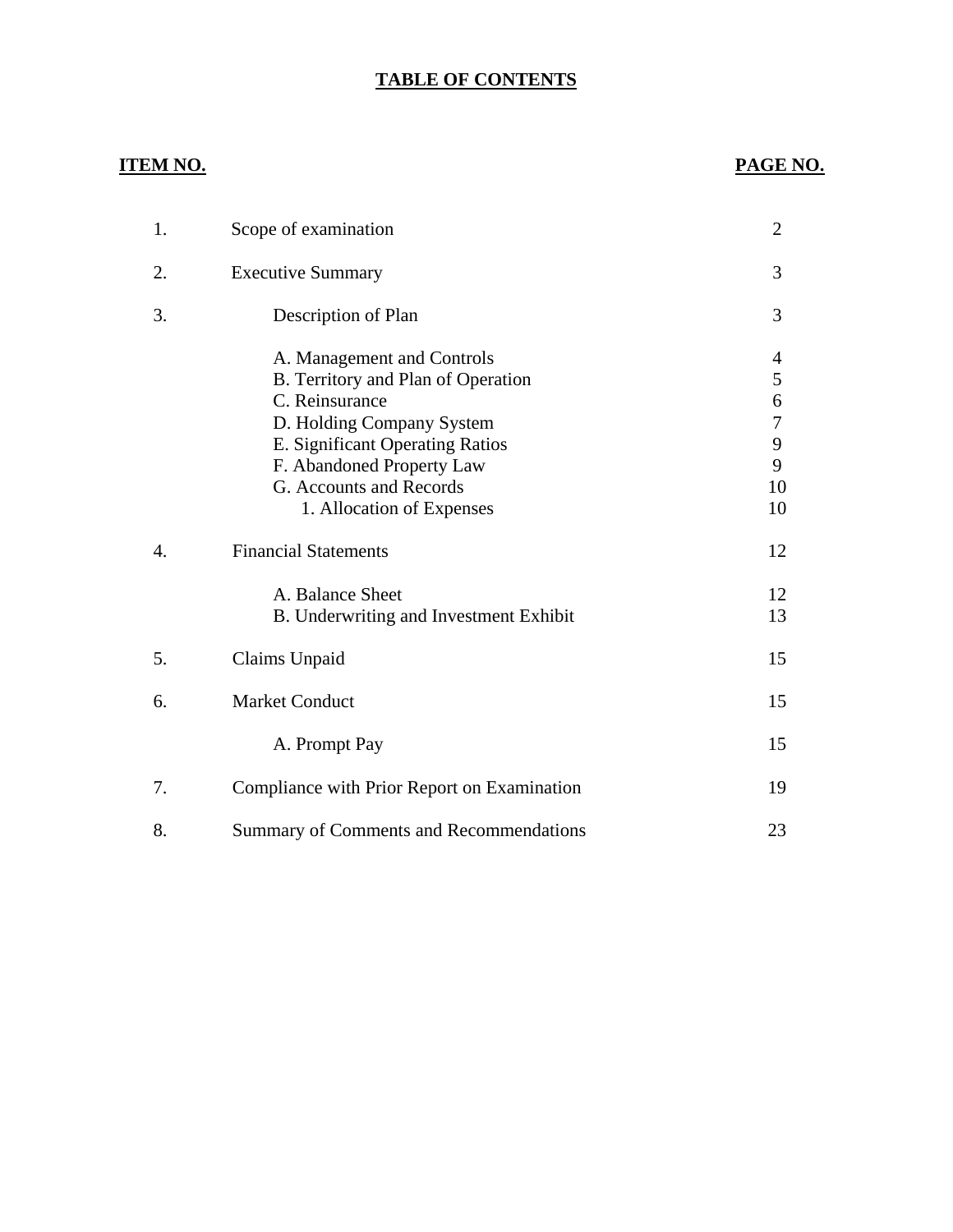

**25 BEAVER STREET** STATE OF NEW YORK INSURANCE DEPARTMENT NEW YORK, NEW YORK 10004

George E. Pataki Howard Mills

Superintendent

Honorable Howard Mills August 31, 2006 Superintendent of Insurance Albany, New York 12257

Sir:

Pursuant to the requirements of the New York Insurance Law and in compliance with the instructions contained in Appointment Number 22415 dated March 20, 2006, attached hereto, I have made an examination into the condition and affairs of WellCare of New York, Inc., as of December 31, 2004, and respectfully submit the following report, thereon.

The examination was conducted at the home office of WellCare of New York, Inc.'s ultimate parent, Wellcare Health Plans, Inc., located at 8725 Henderson Rd, Tampa  $FL.$ 

Wherever the designations "the Plan", "the HMO", or "WCNY" appear herein, without qualification, they should be understood to indicate WellCare of New York, Inc. Wherever the designations "WCMG" or "the Parent" appear herein, without qualification, they should be understood to mean Wellcare Management Group, the immediate parent of the Plan.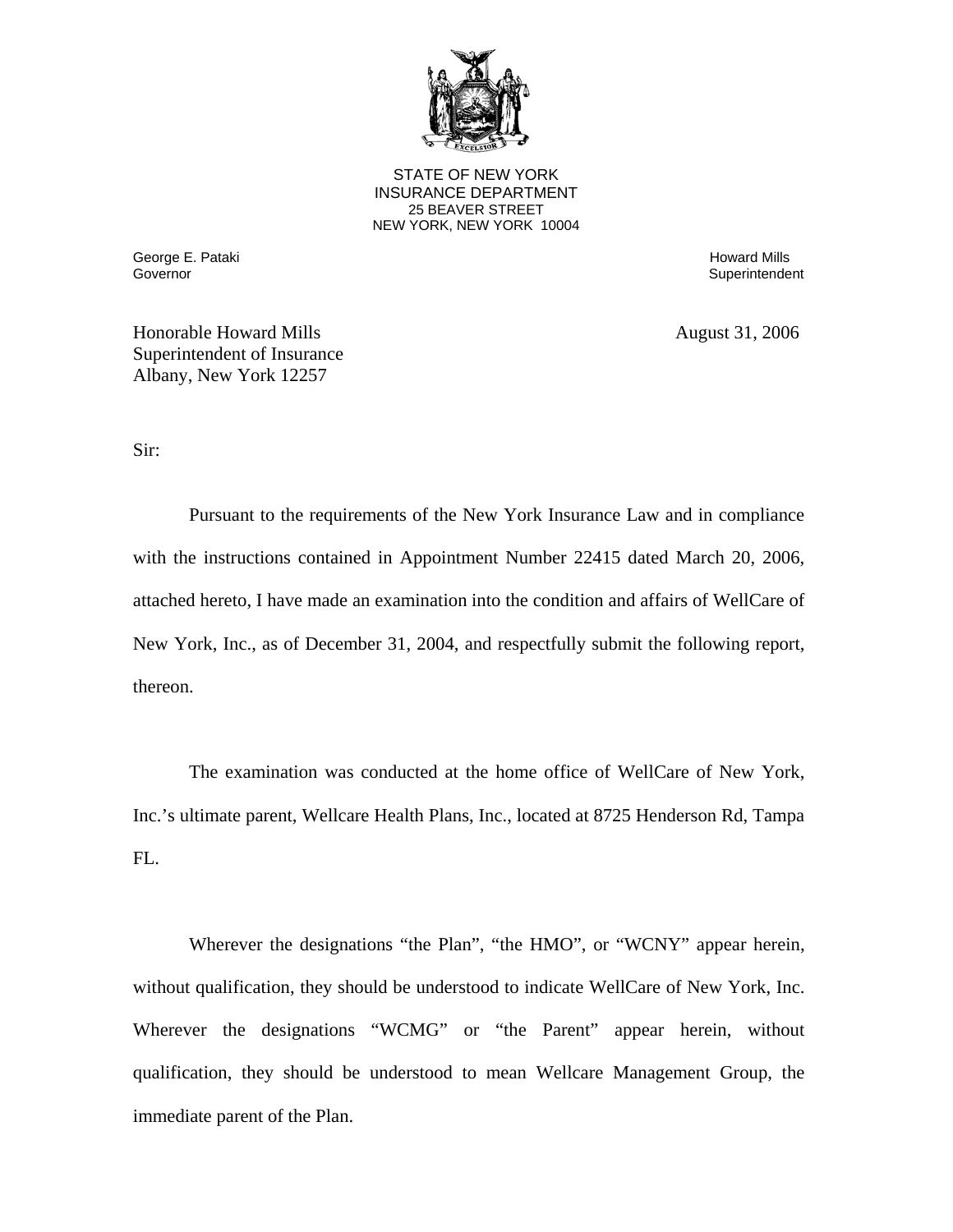#### 1. **SCOPE OF EXAMINATION**

The Plan was previously examined as of September 30, 2000. This examination covered the period from October 1, 2000 through December 31, 2004. Transactions subsequent to the period were reviewed where deemed appropriate.

The examination comprised a verification of assets and liabilities as of December 31, 2004, in accordance with statutory accounting principles, as adopted by the New York Insurance Department, a review of income and disbursements deemed necessary to accomplish such verification and utilized, to the extent considered appropriate, work performed by the Plan's independent certified public accountants. A review or audit was also made of the following items as called for in the Examiners Handbook of the National Association of Insurance Commissioners:

> History of the Company Management and control Corporate records Fidelity bonds and other insurance Territory and plan of operation Growth of Company Business in force Reinsurance Loss experience Accounts and records Market Conduct

A review was also made to ascertain what action was taken by the Plan with regard to comments and recommendations made in the prior report on examination.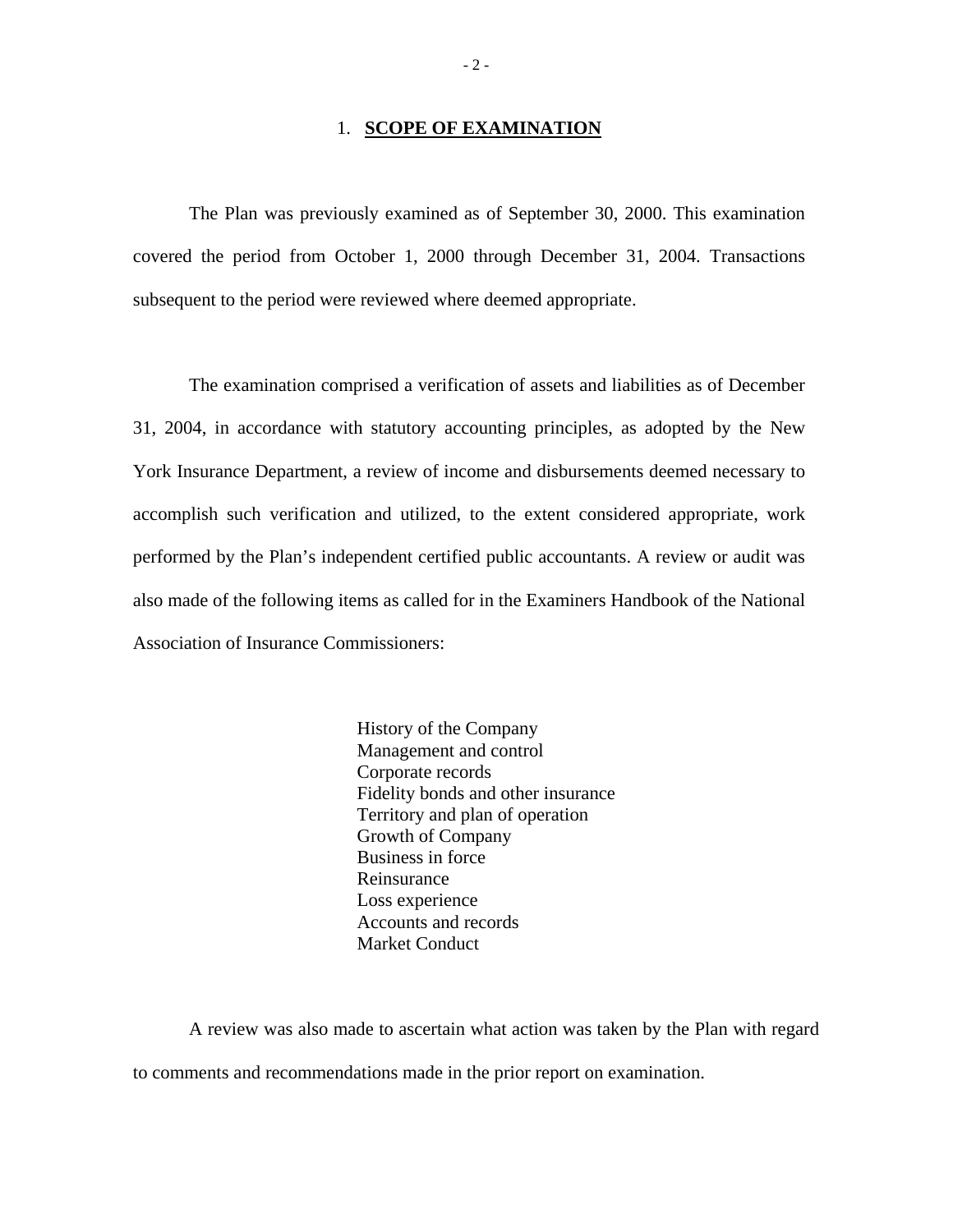This report on examination is confined to financial statements and comments on those matters which involve departures from laws, regulations or rules, or which are deemed to require explanation or description.

#### 2. **EXECUTIVE SUMMARY**

The examination revealed certain operational deficiencies during the examination

period. The following are the examination findings:

- It was noted that the Plan's management agreement with Comprehensive Health Management, Inc. was not approved by the New York State Insurance Department during the examination period. (See item 3D of this report)
- The Plan violated Sections 1315 and 1316 of the New York Abandoned Property Law by failing to furnish annual reports of Abandoned Property for the four year period of examination. (See item 3F of this report)
- The Plan did not account for and maintain sufficient documentation to supports its allocation of expenses methodology. (See item 3G of this report)
- The Plan violated §3224-a(a) and §3224-a(c) of the New York Insurance Law by failing to pay claims within forty five days and for non payment of interest. (See item 6A of this report)

#### 3. **DESCRIPTION OF PLAN**

The Plan was incorporated under New York State Law on December 26, 1985 to develop and operate as a health maintenance organization ("HMO"). The New York State Department of Health, effective February 12, 1987, granted a Certificate of Authority to the Plan for the purpose of operating as a for-profit HMO under the provisions of Article 44 of the New York Public Health Law.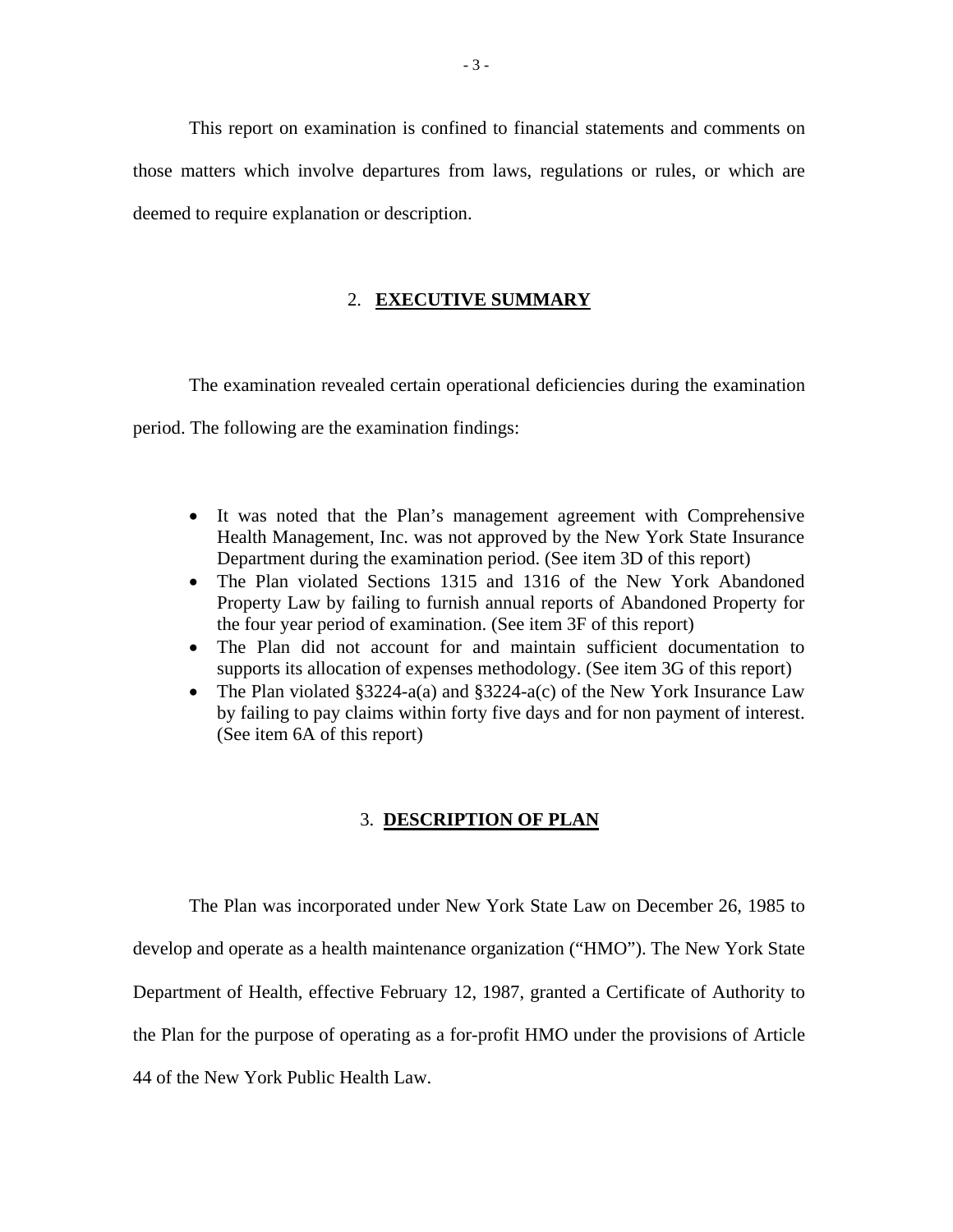On July 31, 2002, Wellcare Management Group, Inc. ('WCMG") and WellCare of New York, Inc. were purchased by WCG Health Management, Inc. ("WCGHM").

#### A. Management and Controls

Pursuant to the Plan's charter and by-laws, management of the Plan is vested in a board of directors consisting of no less than three and no more than thirteen, which may from time to time be increased or decreased by resolution of the board. As of the examination date, the board of directors was comprised of eight members. The directors as of December 31, 2004 were as follows:

| Name and residence                 | Principal business affiliation    |
|------------------------------------|-----------------------------------|
| Paul Behrens                       | Chief Financial Officer,          |
| Tampa, FL                          | Wellcare Health Plans, Inc.       |
| <b>Thaddeus Bereday</b>            | General Counsel and Secretary,    |
| Tampa, FL                          | Wellcare Health Plans, Inc.       |
| Trena Boone<br>Beacon, NY          | Teacher                           |
| Guido D'Allessio<br>Shoken, NY     | Retired                           |
| <b>Todd Farha</b>                  | Chief Executive Officer,          |
| Tampa, FL                          | Wellcare Health Plans, Inc.       |
| Dr. Stuart Munson<br>Woodstock, NY | Psychologist                      |
| Daniel Pariette                    | Chief Operating Officer,          |
| White Plains, NY                   | WellCare of New York, Inc.        |
| David Smith                        | Treasury and Assistant Secretary, |
| Tampa, FL                          | Wellcare Health Plans, Inc.       |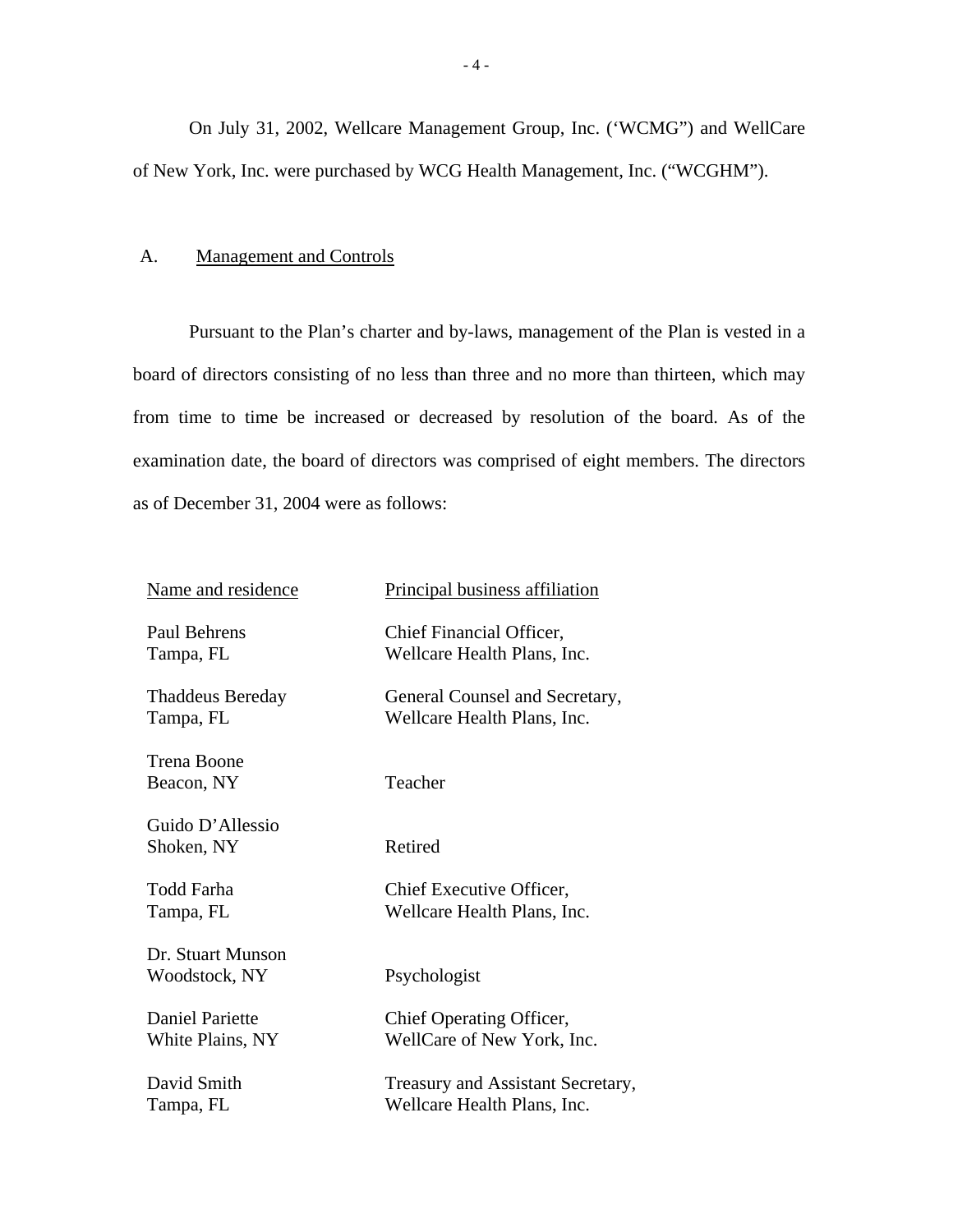indicated that board meetings were generally well attended. The board may hold annual or special meetings as desired. The board of directors of Wellcare met twenty seven (27) times during the period of October 1, 2000 through December 31, 2004. A review of the minutes of the board of directors' meetings

The principal officers of WCNY as of December 31, 2004 are as follows:

| Name                    | Title                                 |
|-------------------------|---------------------------------------|
| Todd Farha              | Chief Executive Officer and President |
| Paul Beherens           | <b>Chief Financial Officer</b>        |
| Daniel Parietta         | <b>Chief Operating Officer</b>        |
| <b>Thaddeus Bereday</b> | Secretary                             |
| David Smith             | <b>Assistant Secretary</b>            |

#### B. Territory and Plan of Operation

As of December 31, 2004, the Plan held a Certificate of Authority to operate in the following counties of New York State:

| Albany      | <b>Bronx</b> | <b>Brooklyn</b> | Columbia |
|-------------|--------------|-----------------|----------|
| Delaware    | Dutchess     | Greene          | Kings    |
| Manhattan   | Montgomery   | <b>Nassau</b>   | New York |
| Orange      | Otsego       | Putnam          | Queens   |
| Rensselaer  | Richmond     | Rockland        | Saratoga |
| Schenectady | Schoharie    | Sullivan        | Ulster   |
| Westchester |              |                 |          |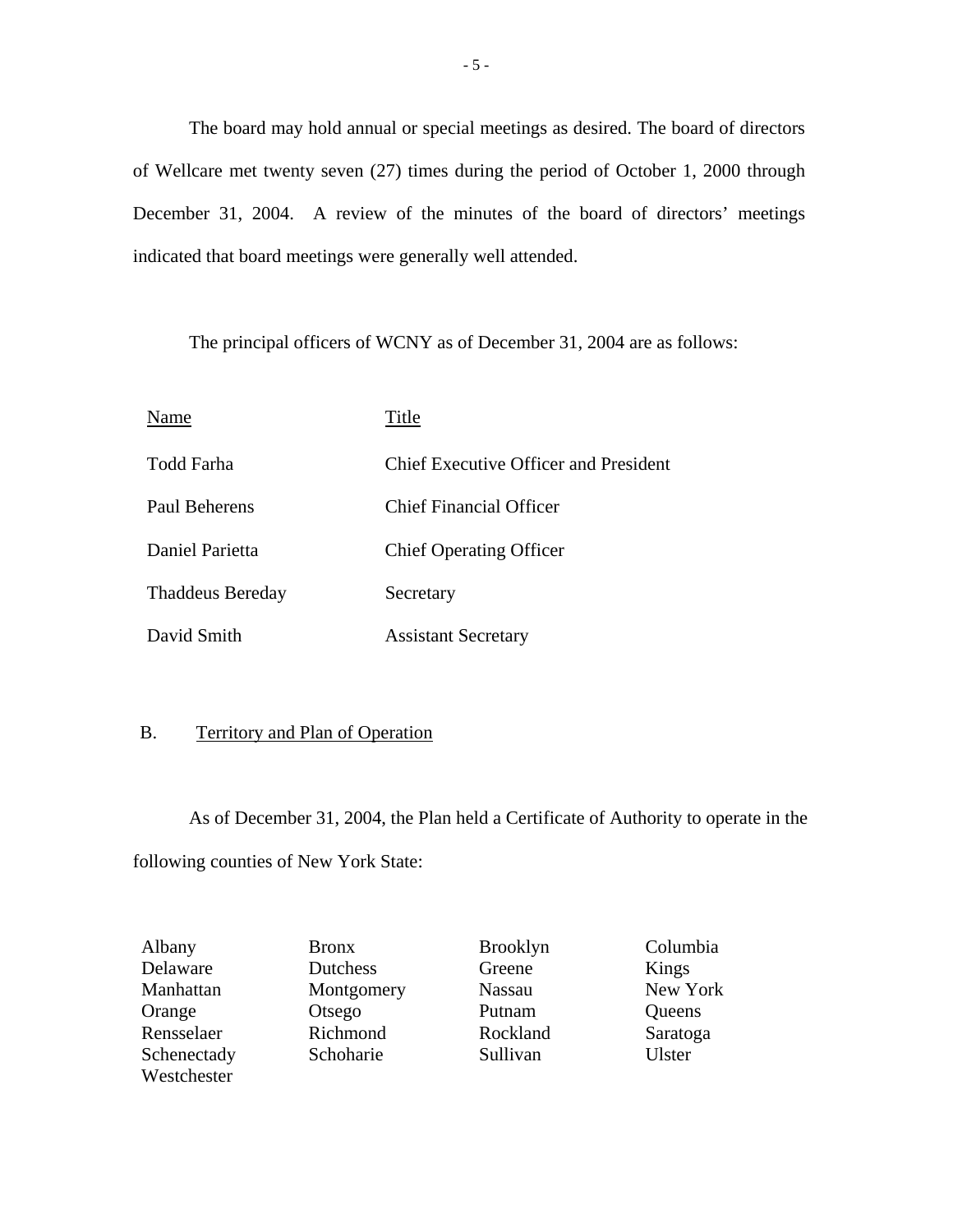As of December 31, 2004, WCNY's coverages consisted of Medicare, Medicaid, Child Health Plus, and Family Health Plus. The Plan had the authority to sell contracts to commercial members, but did not do so.

In 2005, the Plan filed for conversion from an HMO to a Pre-paid Health Service Plan ("PHSP") with the New York Department of Health. The application for conversion to a PHSP was approved by the New York Department of Health on February 13, 2006.

The Plan's direct premiums written for the previous four years are as follows:

| Calendar Year | Direct Premiums Written | Enrollment |
|---------------|-------------------------|------------|
| 2001          | \$55,445,338            | 33,061     |
| 2002          | \$67,107,206            | 42,770     |
| 2003          | \$94,287,621            | 55,666     |
| 2004          | \$131,697,885           | 68,978     |

During the examination, it was noted that the Company experienced significant membership growth since 2001. Specifically, the Family Health Plus line of business increased its membership 308% from 3,602 in December of 2002 to 14,711 in December 2004.

#### C. Reinsurance

At December 31, 2004, the Plan had a reinsurance policy in effect with an authorized reinsurer, Allianz Life Insurance Company of New York ("Allianz"). The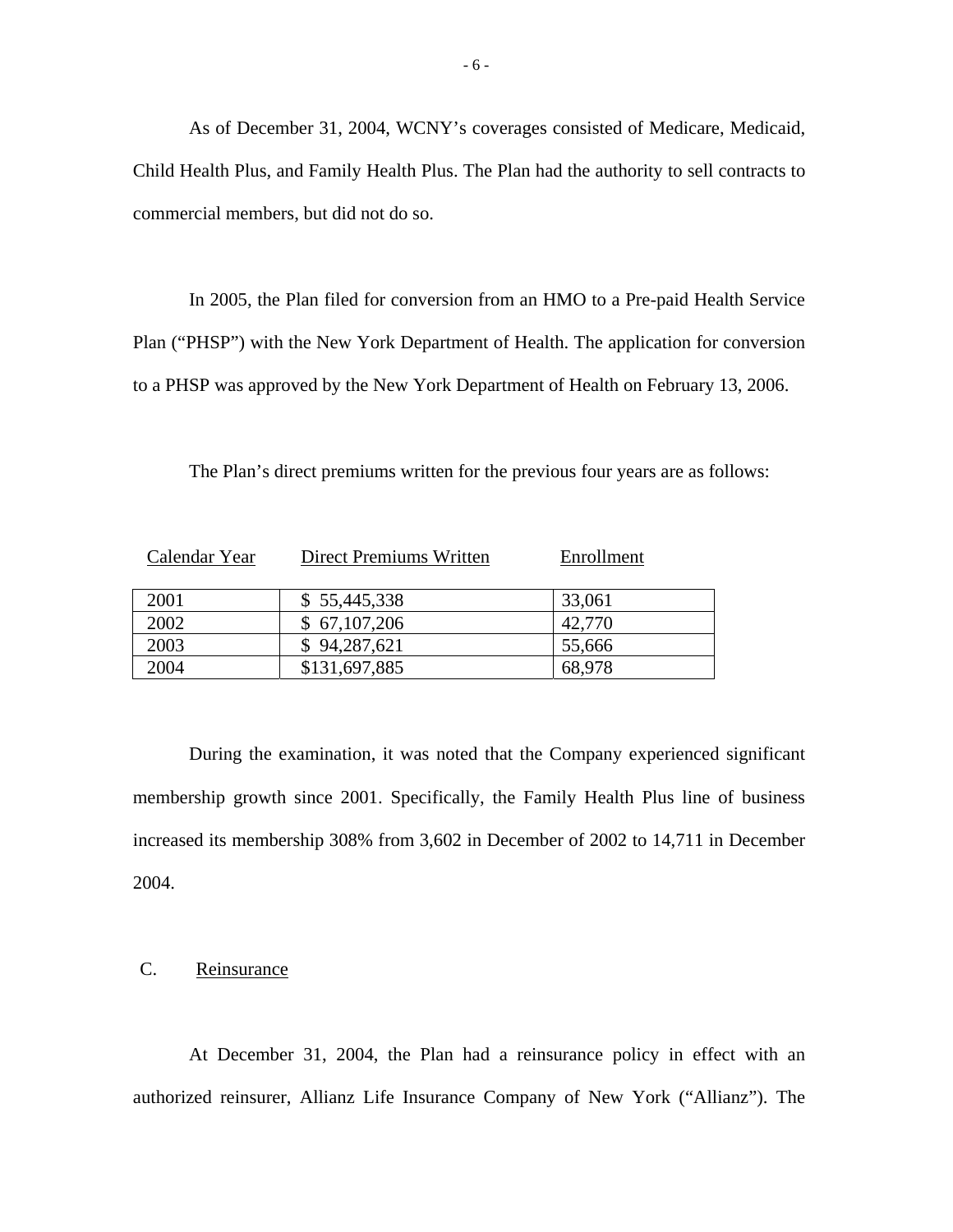limits of coverage are as follows:

Allianz agreed to reimburse the Company specified portions of eligible claims expenses in excess of \$125,000 for Medicaid, Medicare, Family Health Plus and Child Health Plus members subject to an annual aggregate amount of \$1,000,000 per covered member.

The reinsurance agreement contains all of the standard clauses required by the New York State Insurance Department.

#### D. Holding Company System

The following chart depicts the HMO and its relationship to its major affiliates as of December 31, 2004:

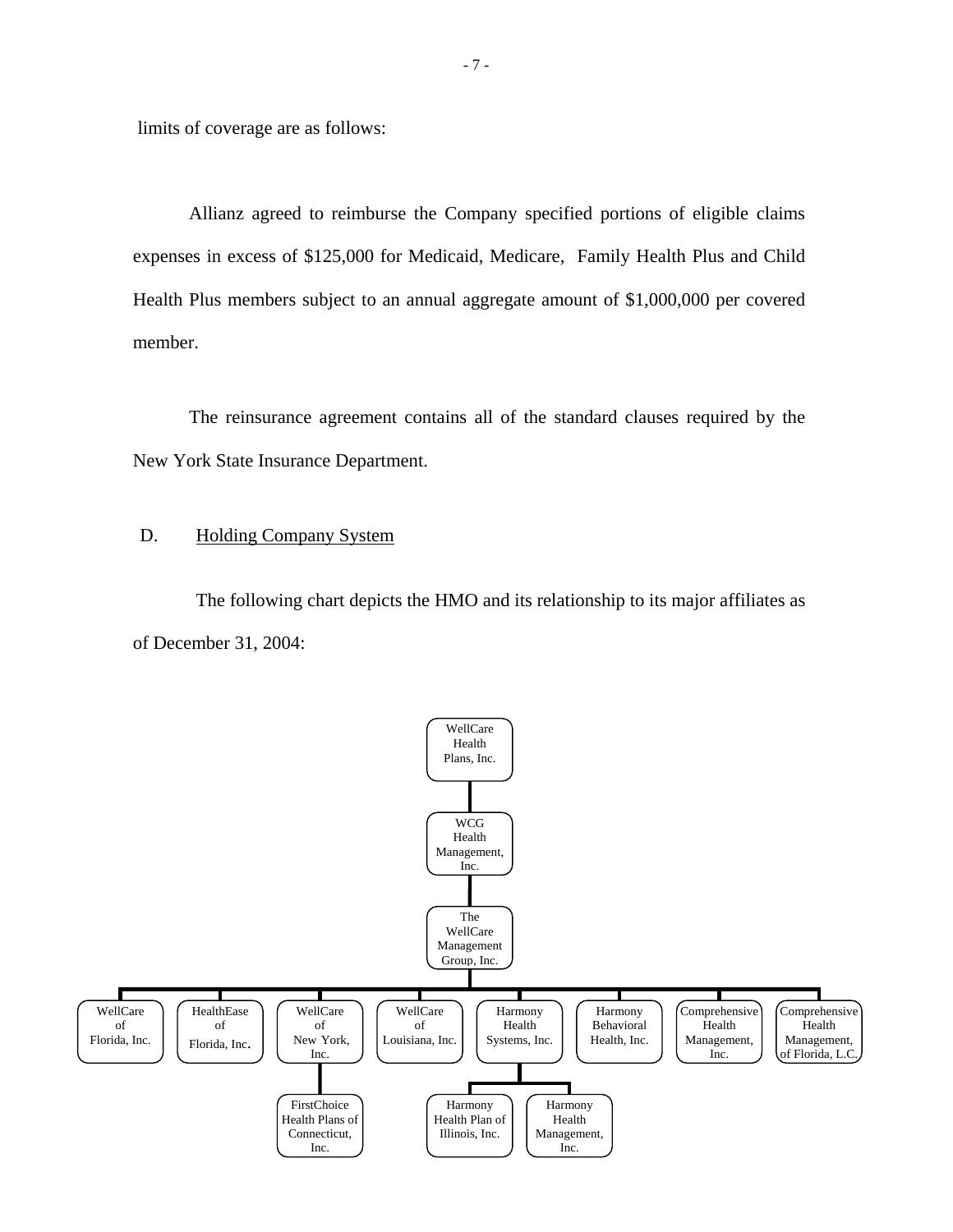The following is a description of the Plan's major affiliates as of December 31, 2004.

The WellCare Management Group, Inc. ("WCMG") is a publicly traded holding company and is the parent company of WellCare of New York, Inc. WCNY is a whollyowned subsidiary of the WellCare Management Group, Inc., which is a wholly-owned subsidiary of WCG Health Management, Inc. ("WCGHM"). Furthermore, WellCare Health Plans, Inc. is the ultimate parent company of WCNY.

FirstChoice Health Plans of Connecticut, Inc. is an independent practice association model HMO that mainly serves the Medicaid managed care market in the State of Connecticut. The Plan owns 100% of the outstanding common stock of FirstChoice Health Plans of Connecticut, Inc.

Comprehensive Health Management, Inc. ("CHMI") is an affiliated third-party administrator owned by The WellCare Management Group, Inc. The Plan has a management agreement with Comprehensive Health Management, Inc. in which CHMI provides WCNY with claims processing services, customer services, utilization review, date processing/MIS, credentialing, postage and supplies as related to covered services, communication, provider relations, all administrative expenses and provider contracting. The management fee agreement provides for charges of 9.5% to 11.5% of premium revenue earned depending on the Company's membership at January 1 of each year.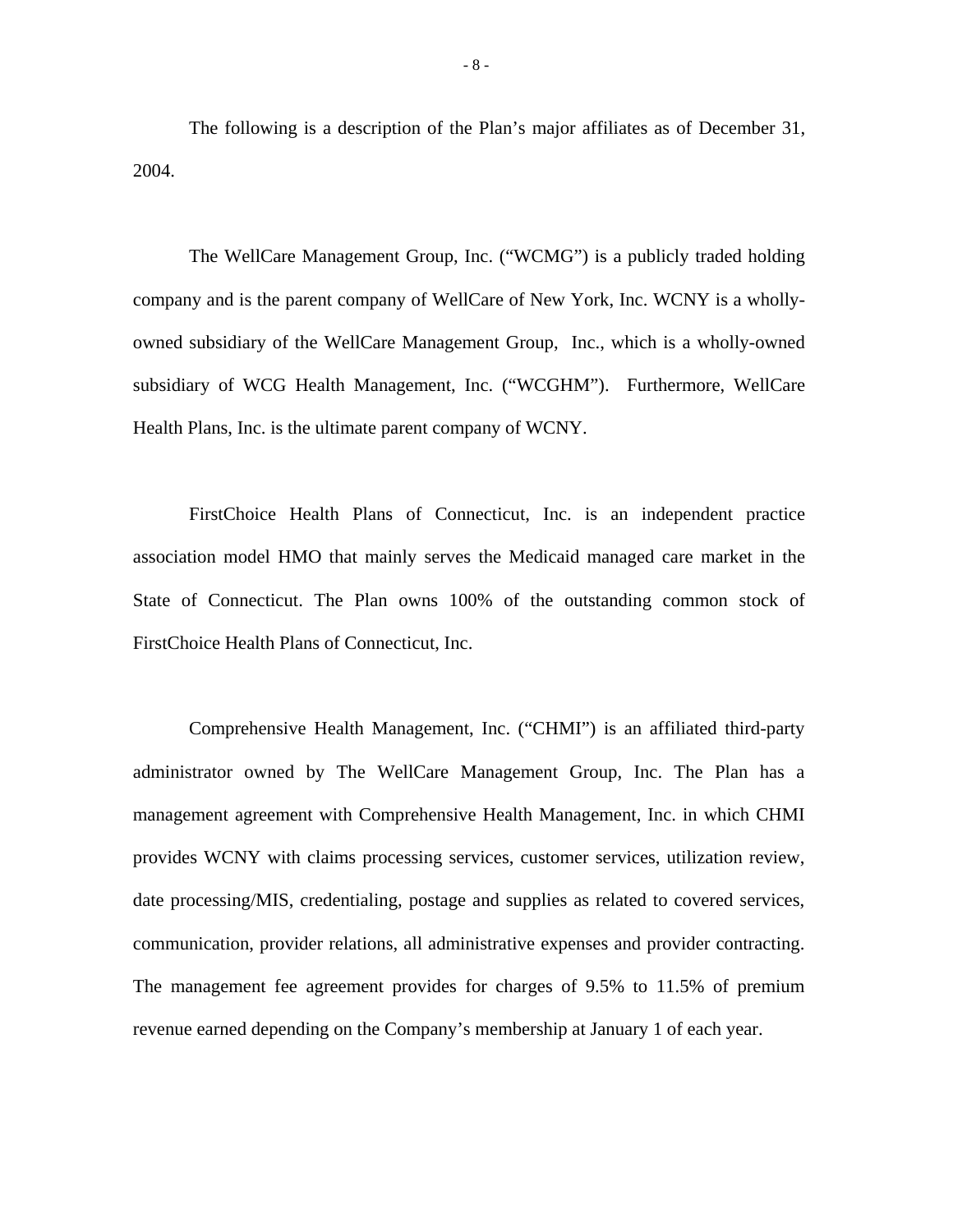The Plan also entered into a consolidated Tax Allocation Agreement with an effective date of August 1, 2002 with its Parent. This Agreement was found to be consistent with the guidelines contained in Circular Letter No. 33 (1979).

It was noted that the Plan's management agreement with Comprehensive Health Management, Inc. was not approved by the New York State Insurance Department during the examination period.

#### E. Significant Operating Ratios

The underwriting ratios presented below are on an earned-incurred basis and encompass the period covered by this examination.

|                                          | <b>Amounts</b> | <b>Ratios</b> |
|------------------------------------------|----------------|---------------|
| Claims incurred                          | \$243,147,548  | 70%           |
| Claims adjustment expenses incurred      | 6,543,456      | 2%            |
| General administrative expenses incurred | \$63,918,366   | 18%           |
| Net underwriting gain(loss)              | \$34,928,784   | 10%           |
| Premiums earned                          | \$348,538,050  | 100%          |

#### F. Abandoned Property Law

§1316 of the New York Abandoned Property Law states,

*seventy-four payable to a resident of this state on or because of a policy of "§ 1316. Any amount issued and payable on or after July first, nineteen hundred*  insurance other than life insurance, which is held or owing by a domestic insurer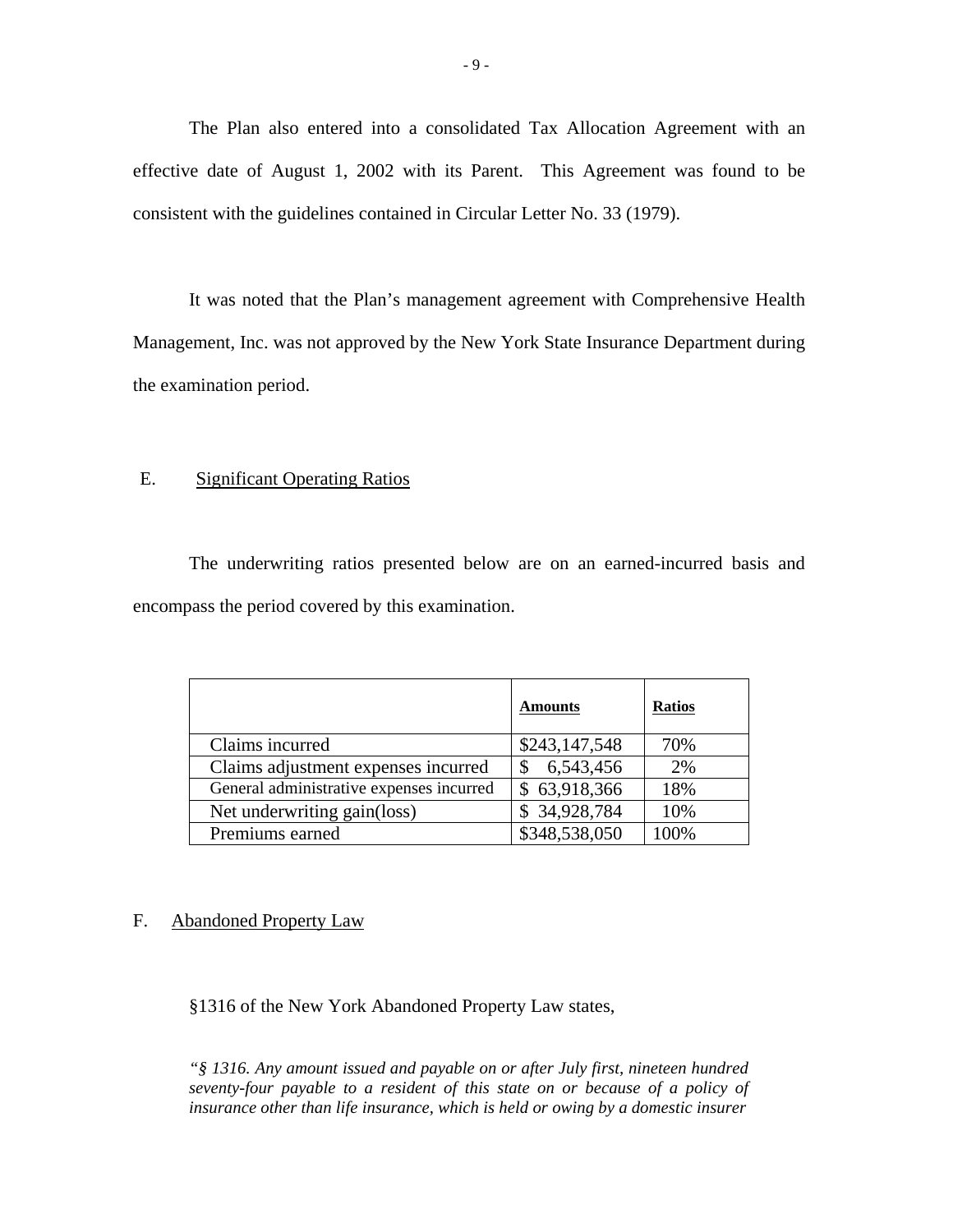*or a foreign insurer authorized to do business in this state or by an agent or agency of such insurer, shall be deemed abandoned property if unclaimed for three years by the person entitled thereto... 2. Such abandoned property shall be reported to the comptroller annually on or before the first day of April. Such report shall be in such form and manner as the comptroller may prescribe. 3. Within thirty days following the filing of the report of abandoned property with the comptroller pursuant to subdivision two of this section, the insurer shall cause to be published a list of such abandoned property in the same manner as that prescribed for life insurance companies by section seven hundred two of this chapter. 4. Such abandoned property shall be paid or delivered to the comptroller within the first ten days of September of each year."* 

During the review of the Plan's annual Report of Abandoned Property, it was noted that the Plan did not file an Abandoned Property Report with the Office of the Comptroller of the State of New York during the period under examination.

It is recommended that the Plan file an annual Report of Abandoned Property on a going forward basis with the Office of the State Comptroller to comply with the provisions of Sections 1316 of the New York Abandoned Property Law.

Subsequently, the Plan submitted a Voluntary Compliance Agreement with the Office of the Comptroller of the State of New York whereby WCNY agreed to correct any previous under-recording of unclaimed property.

#### G. Accounts and Records

#### 1. Allocation of expenses

During the review of the Plan's Underwriting and Investment Exhibit Part 3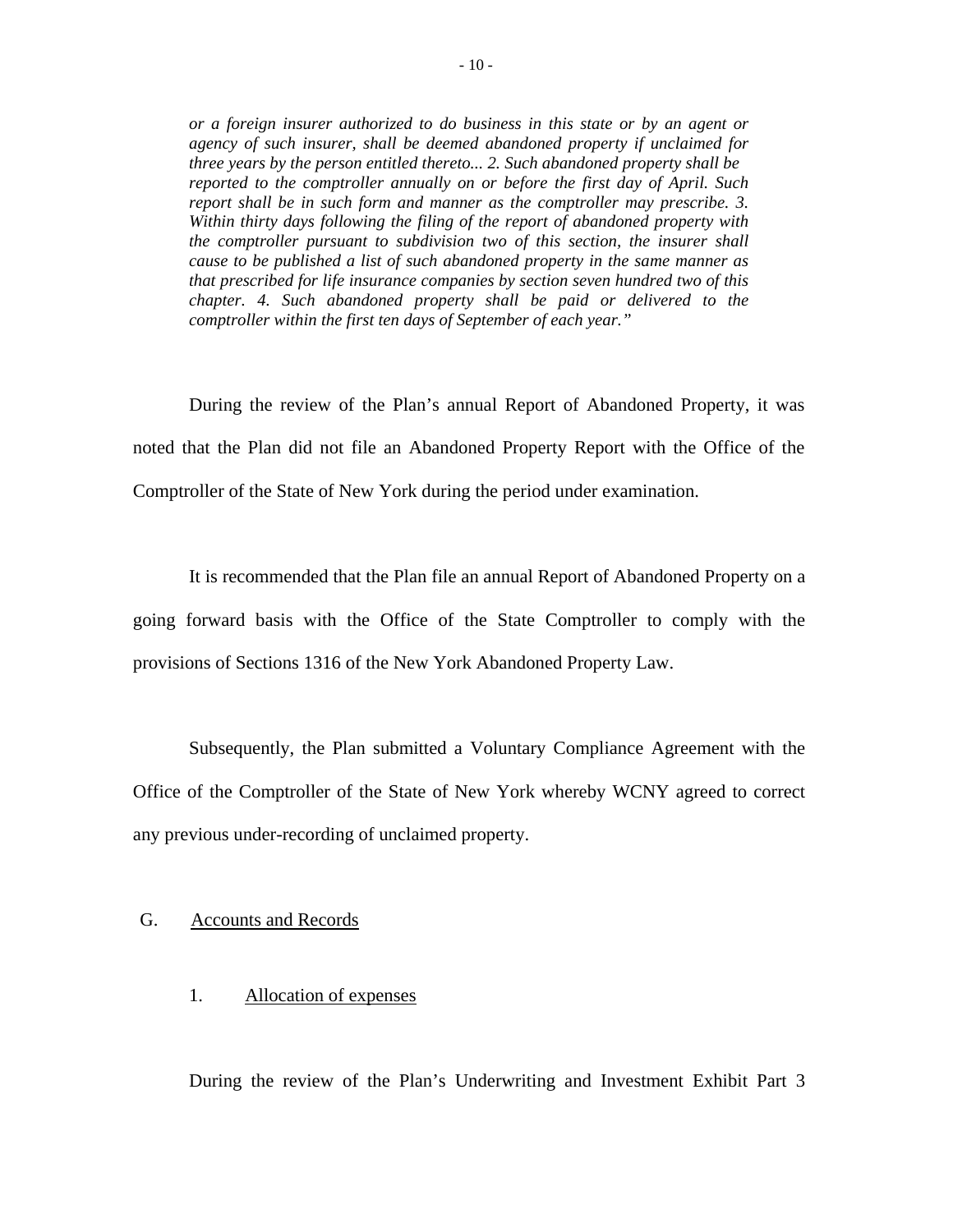– Analysis of Expenses, it was noted that the Company did not provide sufficient documentation to support its method in its allocation of expenses to expense groups.

It is recommended that the Plan account for and maintain sufficient documentation to support its allocation of expenses to expense groups as set fourth under New York Insurance Department Regulation 30.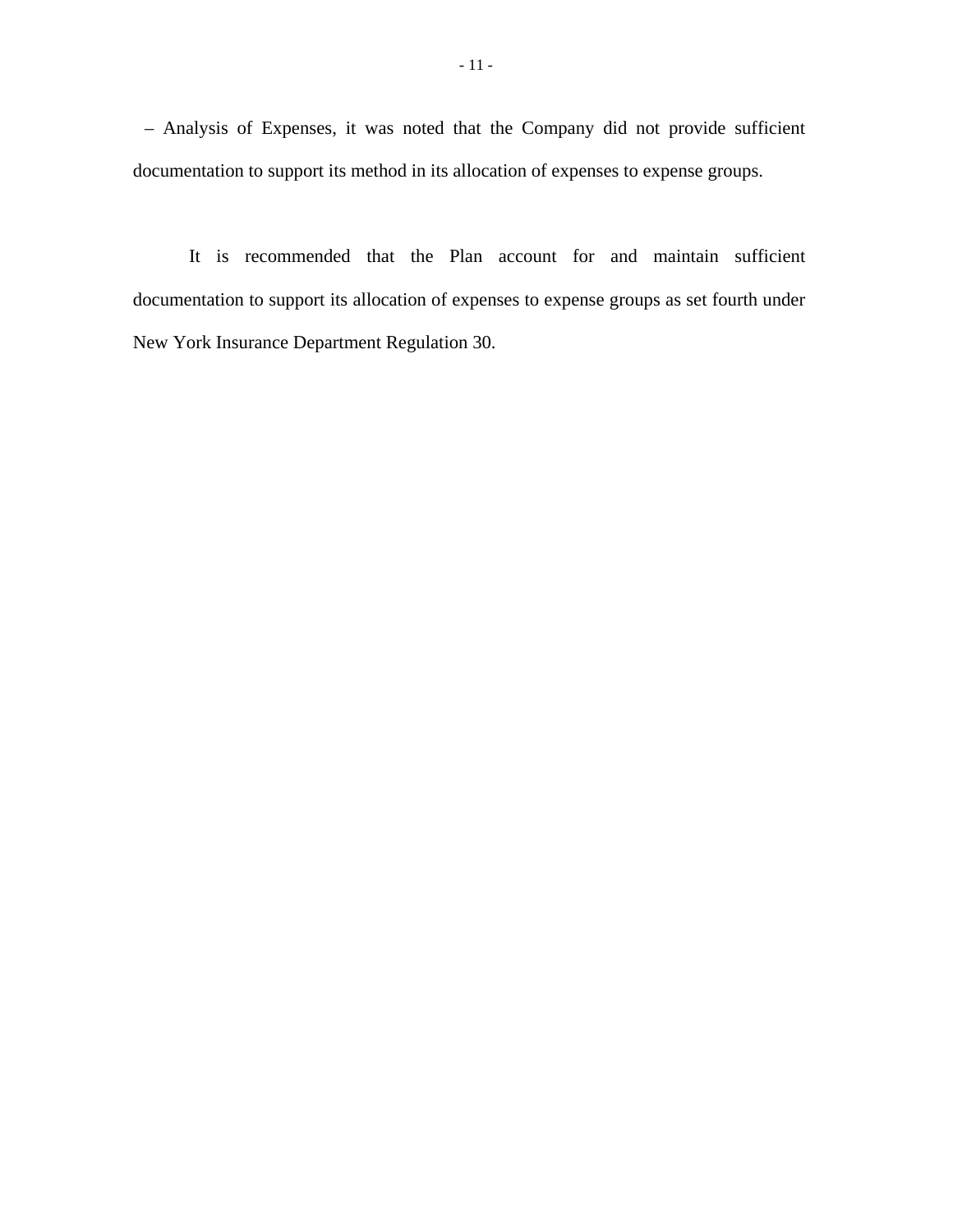#### 4. **FINANCIAL STATEMENTS**

## **Balance Sheet**

A. Balance Sheet<br>The following shows the assets, liabilities, and capital and surplus as determined by this examination as of December 31, 2004. This statement is the same as the balance sheet filed by the Plan.

#### **Assets**

| <b>Stocks</b><br>Cash and short term investments                                    | \$ 8,216,870<br>29,994,587 |
|-------------------------------------------------------------------------------------|----------------------------|
| Subtotal, cash and invested assets                                                  | <u>\$38,211,457</u>        |
| Investment due and accrued<br>Uncollected premiums and agents'                      | 18,200                     |
| balances in the course of collection<br>Current federal and foreign tax recoverable | 13, 103, 327               |
| and interest thereon                                                                | 3,390,255                  |
| Net deferred tax asset                                                              | <u>788,121</u>             |
| <b>Total Assets</b>                                                                 | \$55,511,360               |
| <b>Liabilities</b>                                                                  |                            |
| Claims unpaid                                                                       | \$15,571,125               |
| Unpaid claims adjustment expenses                                                   | 550,901                    |
| Premiums received in advance                                                        | 51,961                     |
| General expenses due or accrued                                                     | 2,526,232                  |
| Amounts due to parent, subsidiaries and<br>affiliates                               | 2,222,990                  |
| <b>Total Liabilities</b>                                                            | \$20,923,209               |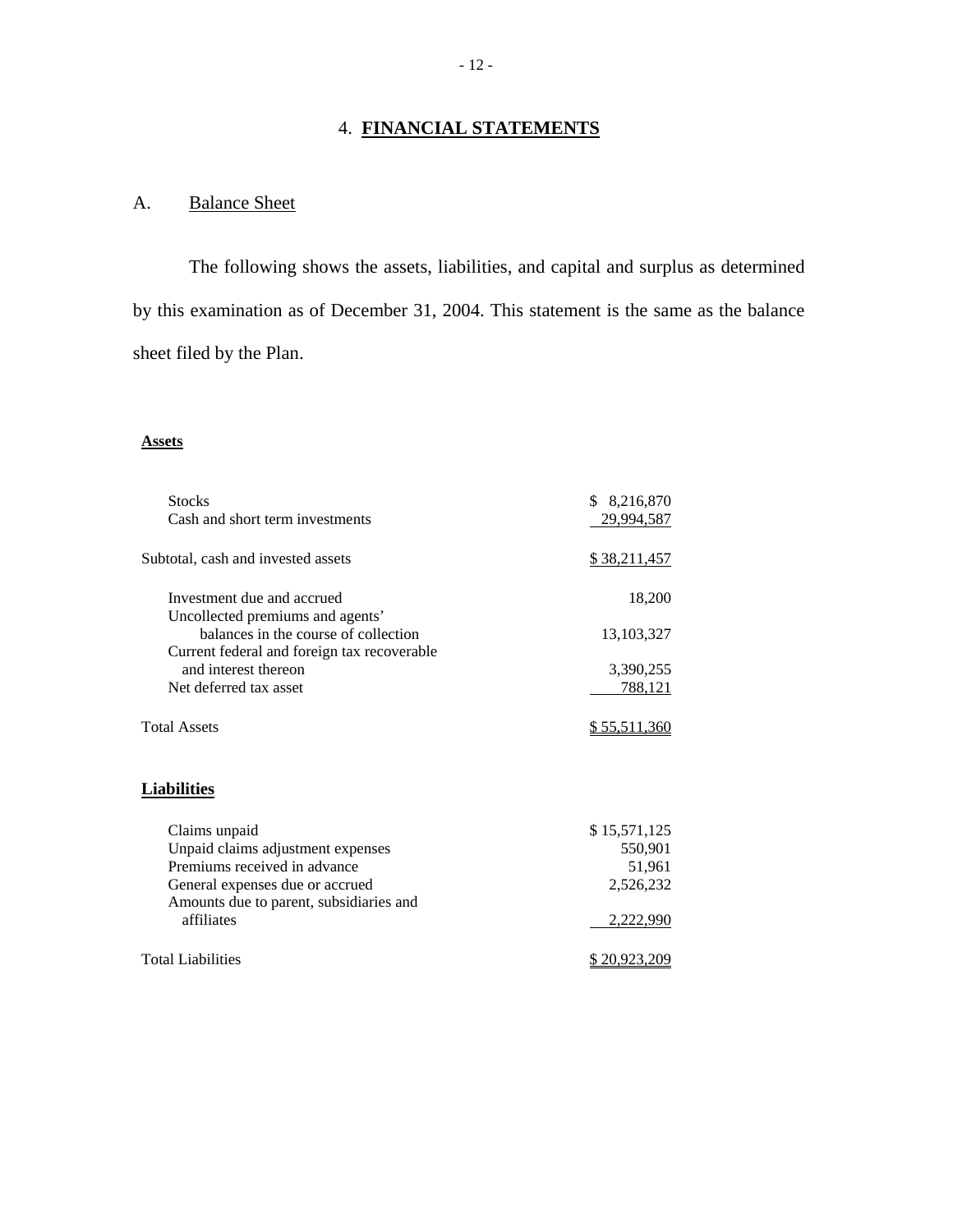#### **Net Worth**

| <b>Common Stock</b>                            | 10           |
|------------------------------------------------|--------------|
| Gross paid in and contributed surplus          | 50,896,041   |
| Unassigned funds (surplus)                     | (25,910,399) |
| Write-ins for other than special surplus funds | 9,602,499    |
|                                                |              |
| Total Capital and Surplus                      | 34.588.151   |
|                                                |              |
| Total Liabilities, Capital and Surplus         | 55,511,360   |

Note: The Internal Revenue Service has not conducted any audits of the income tax returns filed on behalf of the Company through tax year 2004. The examiner is unaware of any potential exposure of the Company to any tax assessments and no liability has been established herein relative to such contingency.

#### B. Underwriting and Investment Exhibit

Capital and surplus increased \$36,053,831 during the period October 1, 2000

through December 31, 2004, detailed as follows:

#### **Revenue**

| Premium earned (net of reinsurance)<br>Net investment gains<br>Other investment gain<br><b>Total Revenue</b>                      | \$ 363,685126<br>1,611,793<br>734,789                  | \$366,004,708 |
|-----------------------------------------------------------------------------------------------------------------------------------|--------------------------------------------------------|---------------|
| <b>Expenses</b>                                                                                                                   |                                                        |               |
| Hospital and medical<br>Claim adjustment expenses<br>General administrative expenses<br>Federal and foreign income taxes incurred | \$261,969,968<br>6,393,456<br>66,909,830<br>11,871,982 |               |
| <b>Total Expenses</b>                                                                                                             |                                                        | \$347,145,236 |
| Net Income                                                                                                                        |                                                        | 18,859,472    |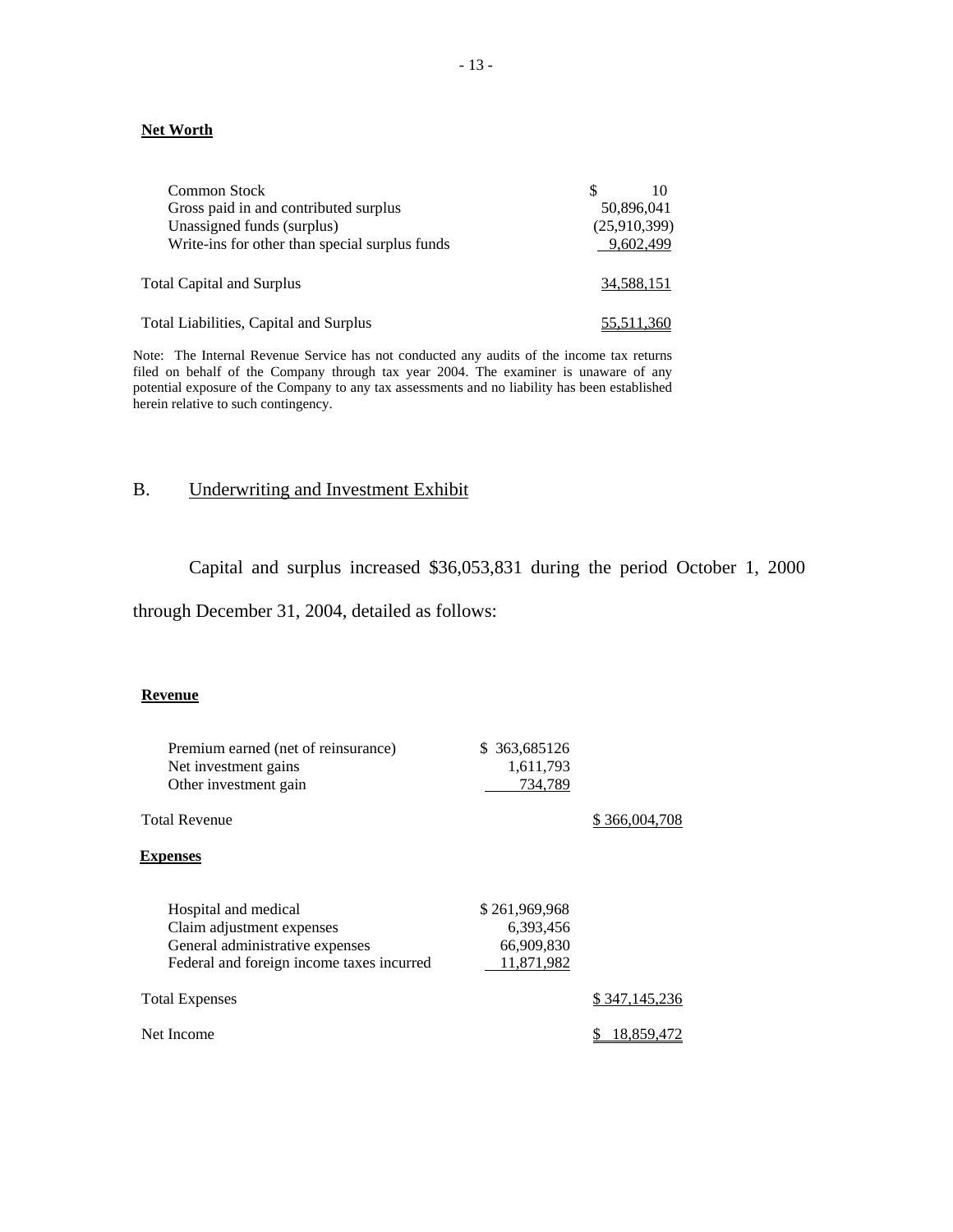#### **Changes in Capital and Surplus**

Capital and surplus per report on examination as of September 30, 2000  $\frac{\$ (1,465,680)}{$ 

|                                                                                                                                                                                                                                                                                                 | Gains in<br>Surplus                                                                | Loss in<br>Surplus                   |              |
|-------------------------------------------------------------------------------------------------------------------------------------------------------------------------------------------------------------------------------------------------------------------------------------------------|------------------------------------------------------------------------------------|--------------------------------------|--------------|
| Net Income<br>Change in deferred income tax<br>Change in nonadmitted assets<br>Change in surplus notes<br>Change in accounting principles<br>Capital Changes – paid in<br>Surplus adjustments – paid in<br>Surplus adjustments – transferred to surplus<br>Net increases in contingency reserve | 18,859,472<br>\$.<br>946.455<br>4,207,944<br>18,192,017<br>11,447,915<br>4,961,497 | 1,722,192<br>19,037,609<br>1,801,668 |              |
| Net change in capital and surplus                                                                                                                                                                                                                                                               |                                                                                    |                                      | \$36,053,831 |
| Capital and surplus as of December 31, 2004                                                                                                                                                                                                                                                     |                                                                                    |                                      | 34.588.151   |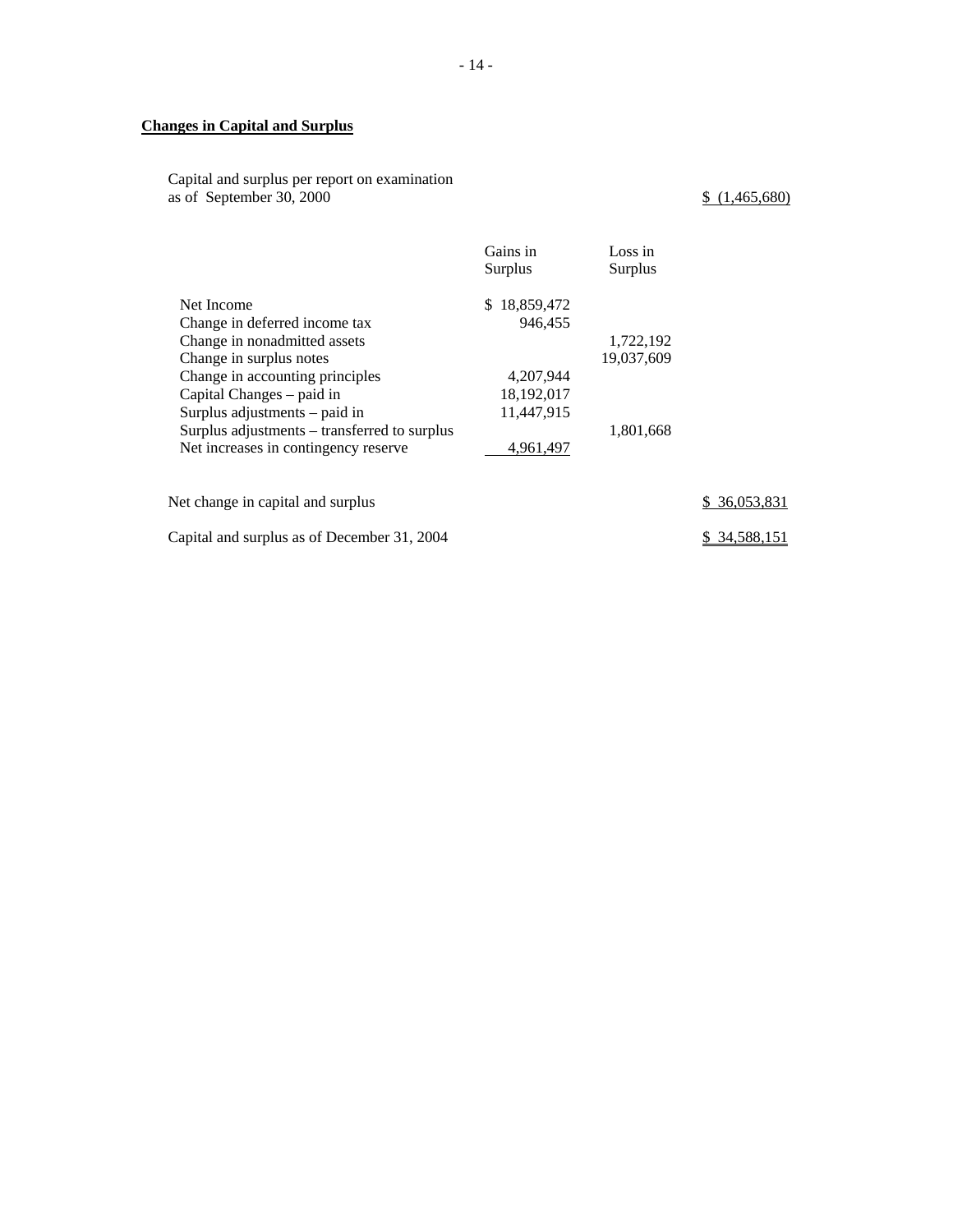#### 5. **CLAIMS UNPAID**

The examination liability of \$15,571,125 is the same as that reported by the Plan in its filed Annual Statement as of December 31, 2004.

The examination analysis of the unpaid claims reserve was conducted in accordance with generally accepted actuarial principles and practices and was based on statistical information contained in the Plan's internal records and in its filed annual statements as verified during the examination.

#### 6. **MARKET CONDUCT**

#### A. Prompt pay

§3224-a of the New York Insurance Law "Standards for prompt, fair and equitable settlement of claims for health care and payments for health care services" ("Prompt Pay") requires all insurers to pay undisputed claims within forty-five days of receipt. If such undisputed claims are not paid within forty-five days of receipt, interest may be payable.

§ 3224-a(a) of the New York Insurance Law states,

*"Except in a case where the obligation of an insurer to pay a claim submitted by a policyholder or person covered under such policy or make a payment to a health care provider is not reasonably clear, or when there is a reasonable basis supported by specific information available for review by the superintendent that such claim or bill for health care services rendered was submitted fraudulently, such insurer or organization or corporation shall pay the claim to a policyholder or covered person or make a payment to a health care provider within forty-five days of receipt of a claim or bill for services rendered."*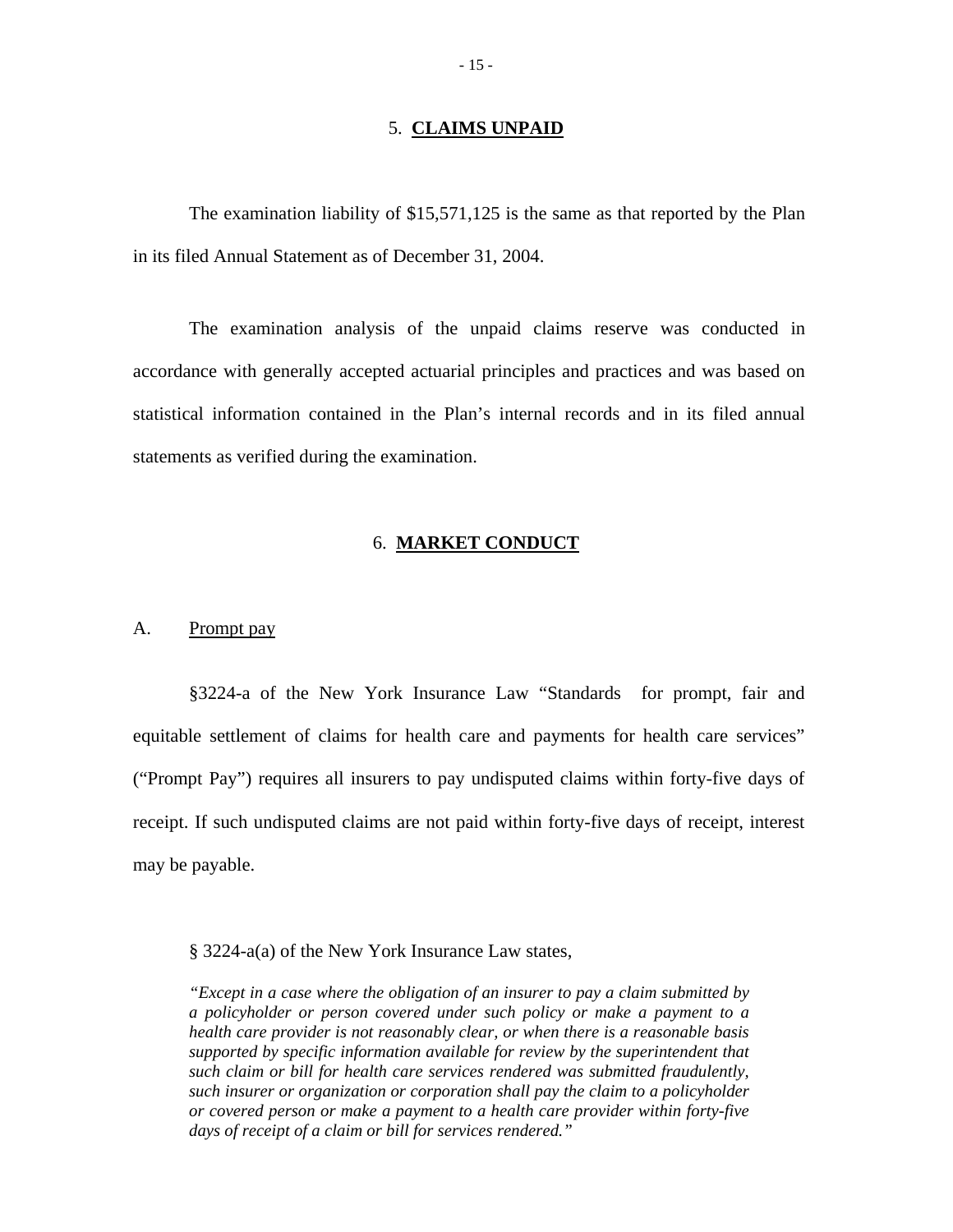§3224-a(b) of the New York Insurance Law states,

subsection, an insurer or organization or corporation licensed pursuant to *"In a case where the obligation of an insurer or an organization or corporation licensed or certified pursuant to …article forty-four of the public health law to pay a claim or make a payment for health care services rendered is not reasonably clear due to a good faith dispute regarding the eligibility of a person for coverage, the liability of another insurer or corporation or organization for all or part of the claim, the amount of the claim, the benefits covered under a contract or agreement, or the manner in which services were accessed or provided, an insurer or organization or corporation shall pay any undisputed portion of the claim in accordance with this subsection and notify the policyholder, covered person or health care provider in writing within thirty calendar days of the receipt of the claim: (1) that it is not obligated to pay the claim or make the medical payment, stating the specific reasons why it is not liable; or (2) to request all additional information needed to determine liability to pay the claim or make the health care payment. Upon receipt of the information requested in paragraph two of this subsection or an appeal of a claim or bill for health care services denied pursuant to paragraph one of this article forty-three of this chapter or article forty-four of the public health law shall comply with subsection (a) of this section."* 

#### § 3224-a(c) of the New York Insurance Law states in part that,

*"any insurer or organization or corporation that fails to adhere to the standards contained in this section shall be obligated to pay to the health care provider or person submitting the claim, in full settlement of the claim or bill for health care services, the amount of the claim or health care payment plus interest on the amount of such claim or health care payment of the greater of the rate equal to the rate set by the commissioner of taxation and finance for corporate taxes pursuant to paragraph one of subsection (e) of section one thousand ninety-six of the tax law or twelve percent per annum, to be computed from the date the claim or health care payment was required to be made. When the amount of interest due on such a claim is less then two dollars, an insurer or organization or corporation shall not be required to pay interest on such claim."* 

The examination included statistical samples for WCNY to determine whether or not interest was appropriately paid pursuant to §3224-a(c) of the New York Insurance Law to those claimants not receiving payment or denials within the timeframes required by §3224-a(a) and (b) of the New York Insurance Law. Accordingly, all claims that were not paid within 45 days during the period, January 1,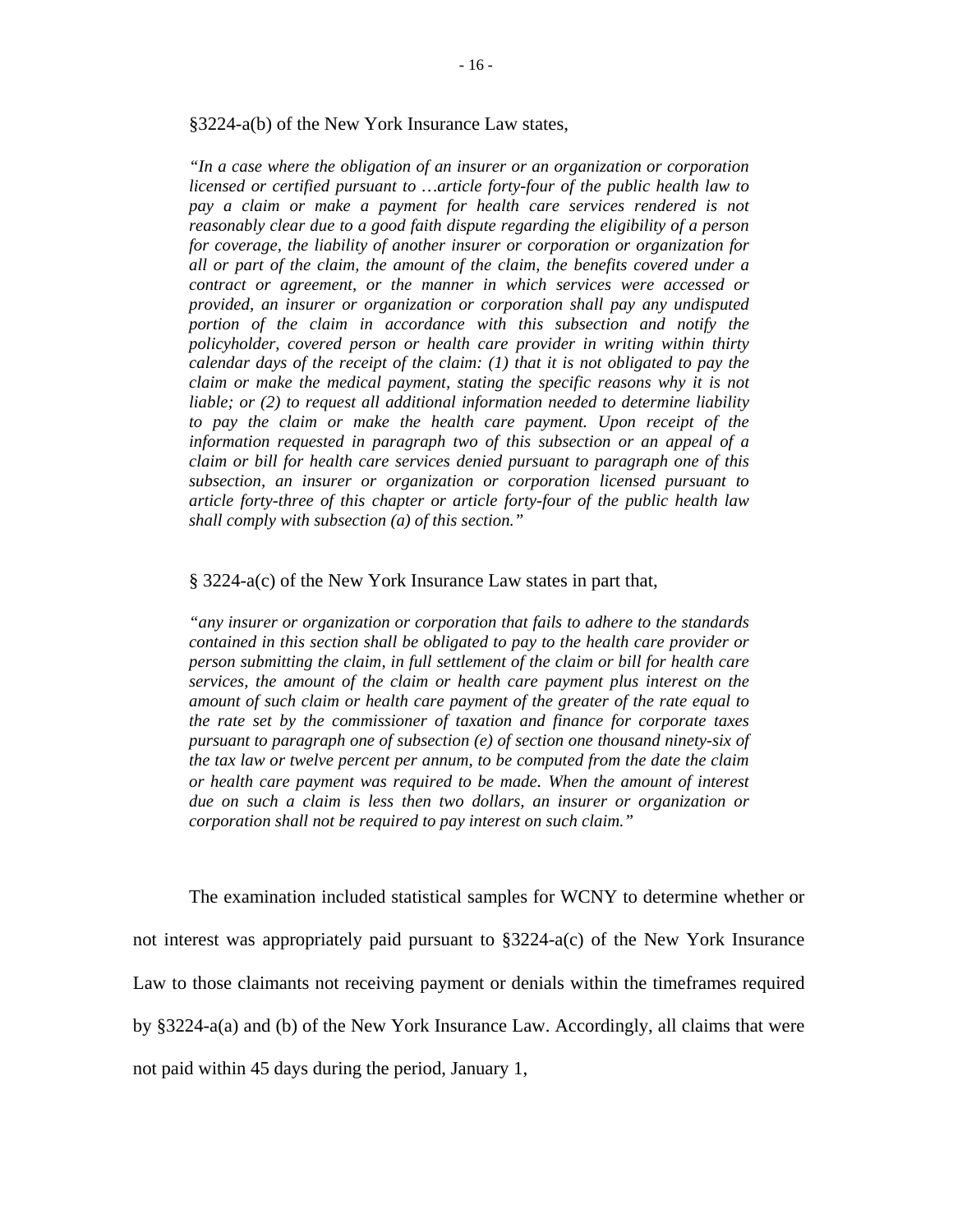2004 through December 31, 2004 were segregated and Medicare claims were excluded from the population. During this 12 month period 76,523 claims were paid more than 45 days after the date of receipt. A statistical sample of this population was then selected to determine whether the claims paid were in accordance with §3224-a of the New York Insurance Law.

The following charts illustrate the Plan's non-compliance with New York Insurance Law §3224-a, as determined by this examination.

|                                    | <b>WellCare of New York, Inc.</b> |
|------------------------------------|-----------------------------------|
| <b>Total Population</b>            | 910,910                           |
| <b>Eligible Population</b>         | 76,523                            |
| Sample Size                        | 167                               |
| Part (a) violations                | 10                                |
| <b>Calculated Error Rate</b>       | 5.99%                             |
| <b>Upper Error Limit</b>           | $9.59\%$                          |
| <b>Lower Error Limit</b>           | 2.39%                             |
| <b>Upper Limit Claims in Error</b> | 7,336                             |
| <b>Lower Limit Claims in Error</b> | 1,828                             |

**New York Insurance Law §3224-a(a)** 

#### **New York Insurance Law §3224-a(c)**

|                                    | <b>WellCare of New York, Inc.</b> |
|------------------------------------|-----------------------------------|
| <b>Total Population</b>            | 910,910                           |
| <b>Eligible Population</b>         | 76,523                            |
| Sample Size                        | 167                               |
| Part (c) violations                | 5                                 |
| <b>Calculated Error Rate</b>       | 2.99%                             |
| <b>Upper Error Limit</b>           | 5.58%                             |
| <b>Lower Error Limit</b>           | 0.41%                             |
| <b>Upper Limit Claims in Error</b> | 4,269                             |
| <b>Lower Limit Claims in Error</b> | 313                               |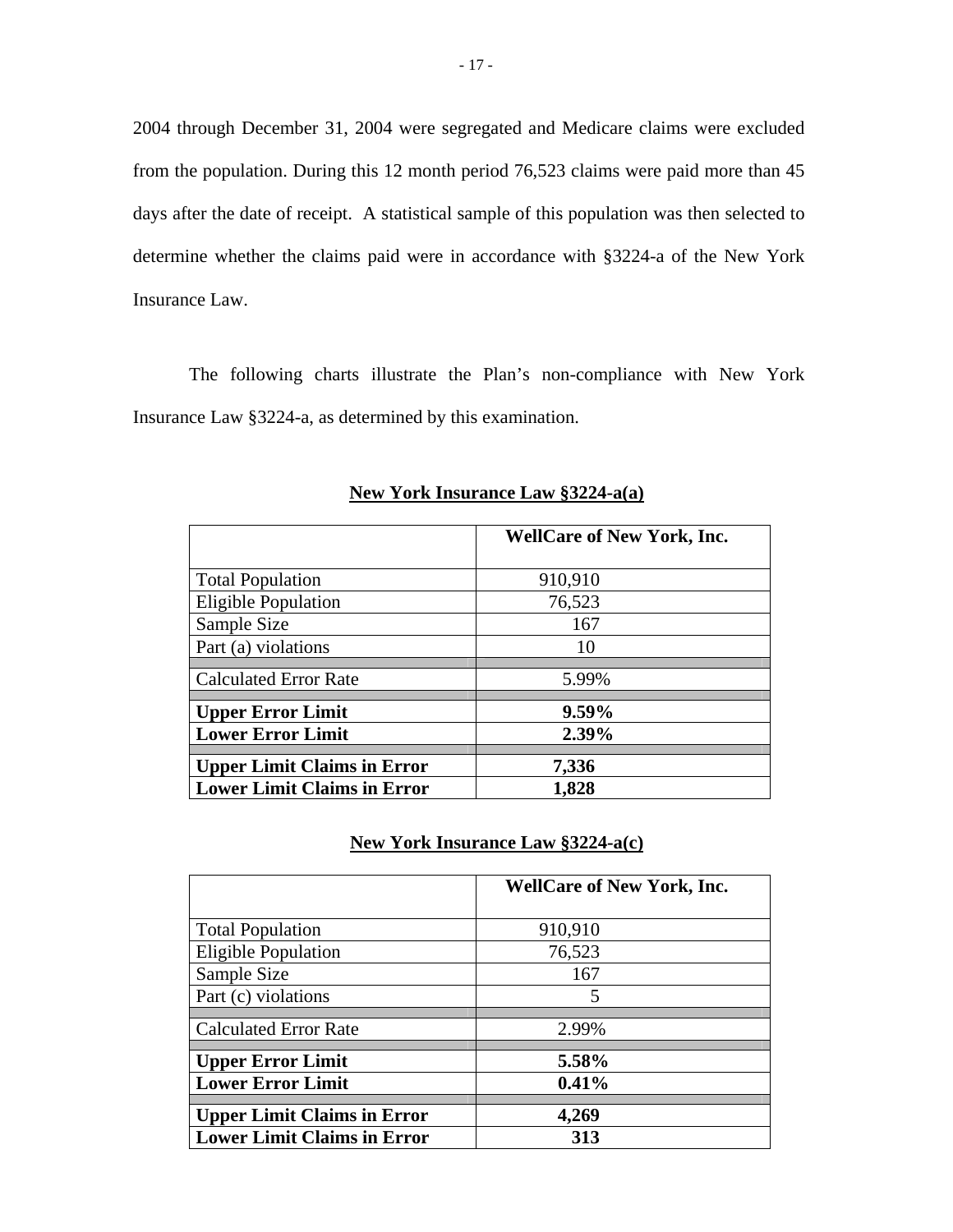#### Note: The upper and lower error limits represent the range of potential error (e.g., if 100 samples were selected the rate of error would fall between these limits 95 times.)

It is recommended that WellCare of New York, Inc. improve its internal claim procedures to ensure full compliance with Section 3224-a(a), (b) and (c) of the New York Insurance Law.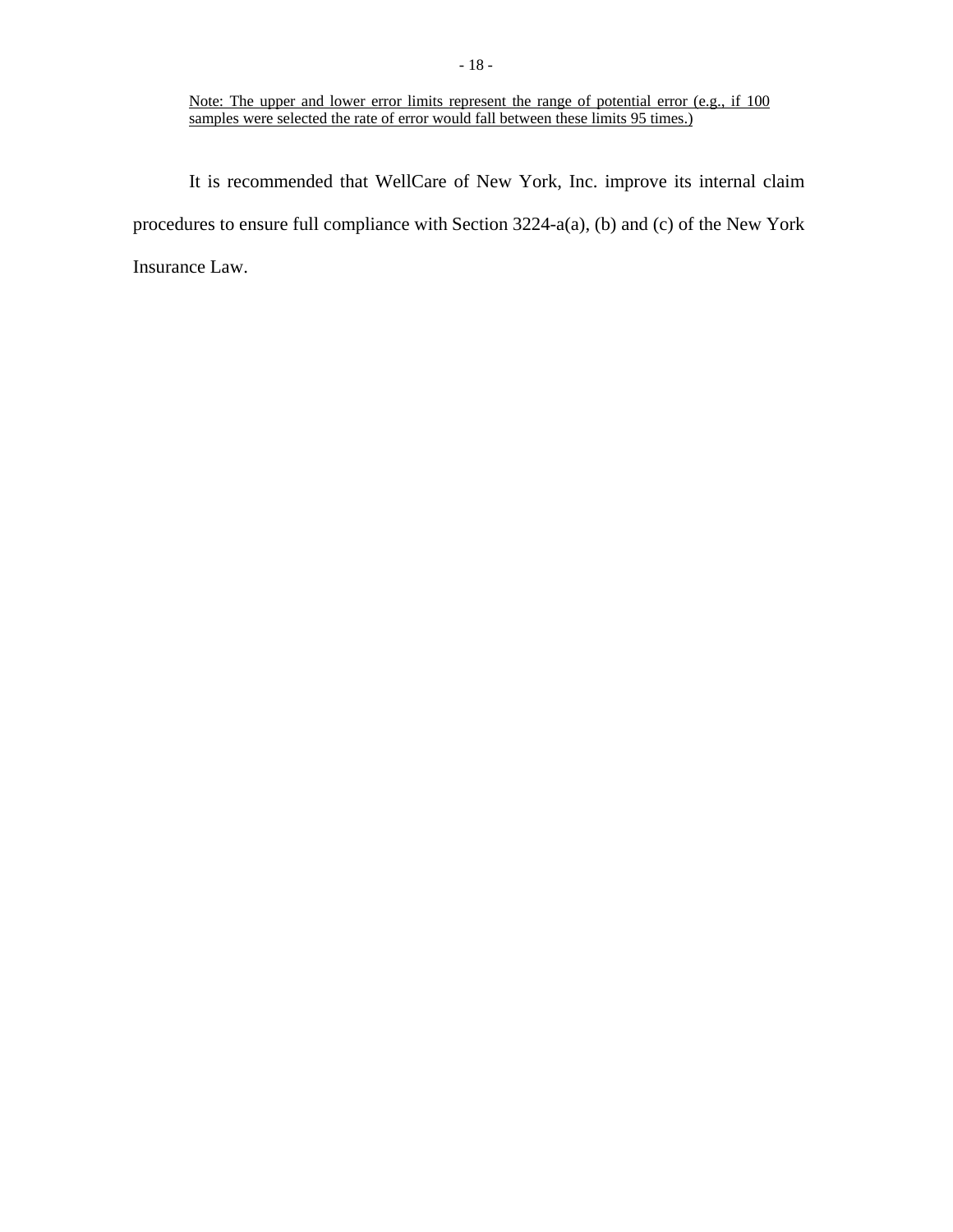#### 7. **COMPLIANCE WITH PRIOR REPORT ON EXAMINATION**

The prior report on examination contained twenty three (23) comments and recommendations as follows (page numbers refer to the prior report):

#### **ITEM NO. PAGE NO.**

#### **Management**

| A.                    | It is recommended that the Plan list the proper board members<br>when so required within Departmental filings.                                                                                                                           | 6 |
|-----------------------|------------------------------------------------------------------------------------------------------------------------------------------------------------------------------------------------------------------------------------------|---|
|                       | The Plan has complied with this recommendation.                                                                                                                                                                                          |   |
| <b>B.</b>             | It is recommended that the Plan hold board meetings on a<br>regular basis.                                                                                                                                                               | 6 |
|                       | The Plan has complied with this recommendation.                                                                                                                                                                                          |   |
| $\mathcal{C}_{\cdot}$ | It is recommended that the Plan comply with its by-laws and<br>hold its annual stockholder's meeting within 60 days of the<br>end of each fiscal year.                                                                                   | 7 |
|                       | The Plan has complied with this recommendation.                                                                                                                                                                                          |   |
| D.                    | It is recommended that the Plan adopt a formal Code of Ethics.<br>It is further recommended that the Plan require its Directors<br>and Officers to annually sign statements confirming they have<br>not materially violated such a code. | 7 |
|                       | The Plan has complied with this recommendation.                                                                                                                                                                                          |   |

E. It is recommended that Circular Letter No. 9(1999) be 7 distributed to all board members at the board's next regularly scheduled meeting. Such distribution, receipt and any subsequent discussion should be recorded in the minutes of the respective board's meeting.

The Plan has complied with this recommendation.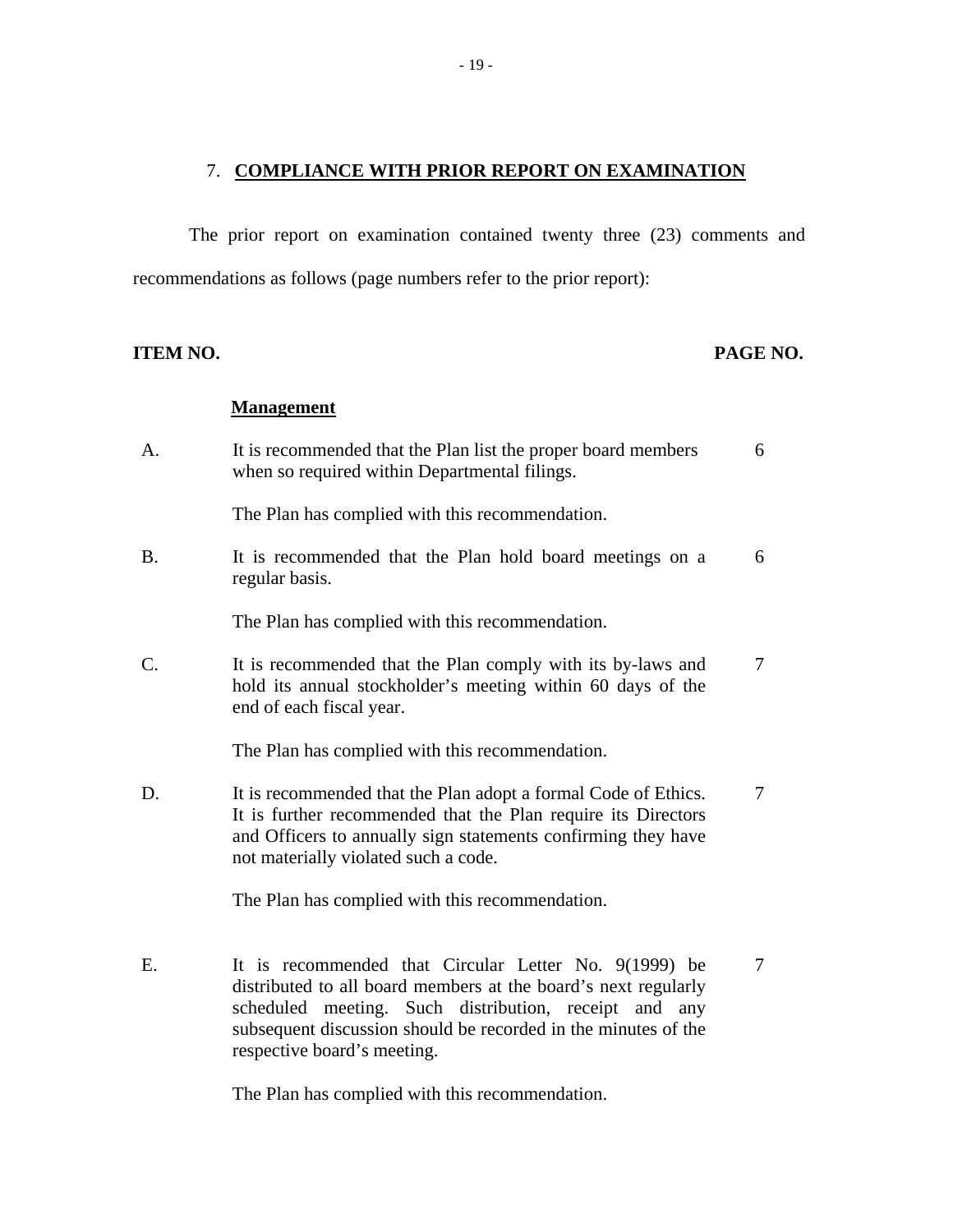F. It is recommended that the board obtain the following 7 certifications annually: (i) from the company's independent CPA that the responsible officers have implemented the claims procedures adopted by the board, and (ii) from the company's general counsel a statement that the company's current claims adjudication procedures, including those set forth in the current claims manual are in accordance with applicable statutes, rules and regulations.

The Plan has complied with this recommendation.

#### **Holding Company System**

G. It is recommended that the Plan comply with 10 NYCRR Part 11 98- 1.11(h)) and obtain approval of its Management Agreement.

The Plan did not comply with this recommendation.

A comment is made in this report.

H. It is recommended that the Plan comply with the terms of its 12 Management Agreement.

The Plan has complied with this recommendation.

I. It is recommended that all loans/transfers be properly 12 documented, include repayment provisions, and be signed by the appropriate officers.

The Plan has complied with this recommendation.

J. It is recommended that the Plan comply with 10NYCRR Part 12 98- 1.11(b) and notify the Department when the balance of the loans it is making to its affiliates or Parent exceeds 5% of its admitted assets.

The Plan has complied with this recommendation.

K. It is recommended that all loans/transfers be divulged in the 12 appropriate locations within the financial statements and within the Holding Company statement.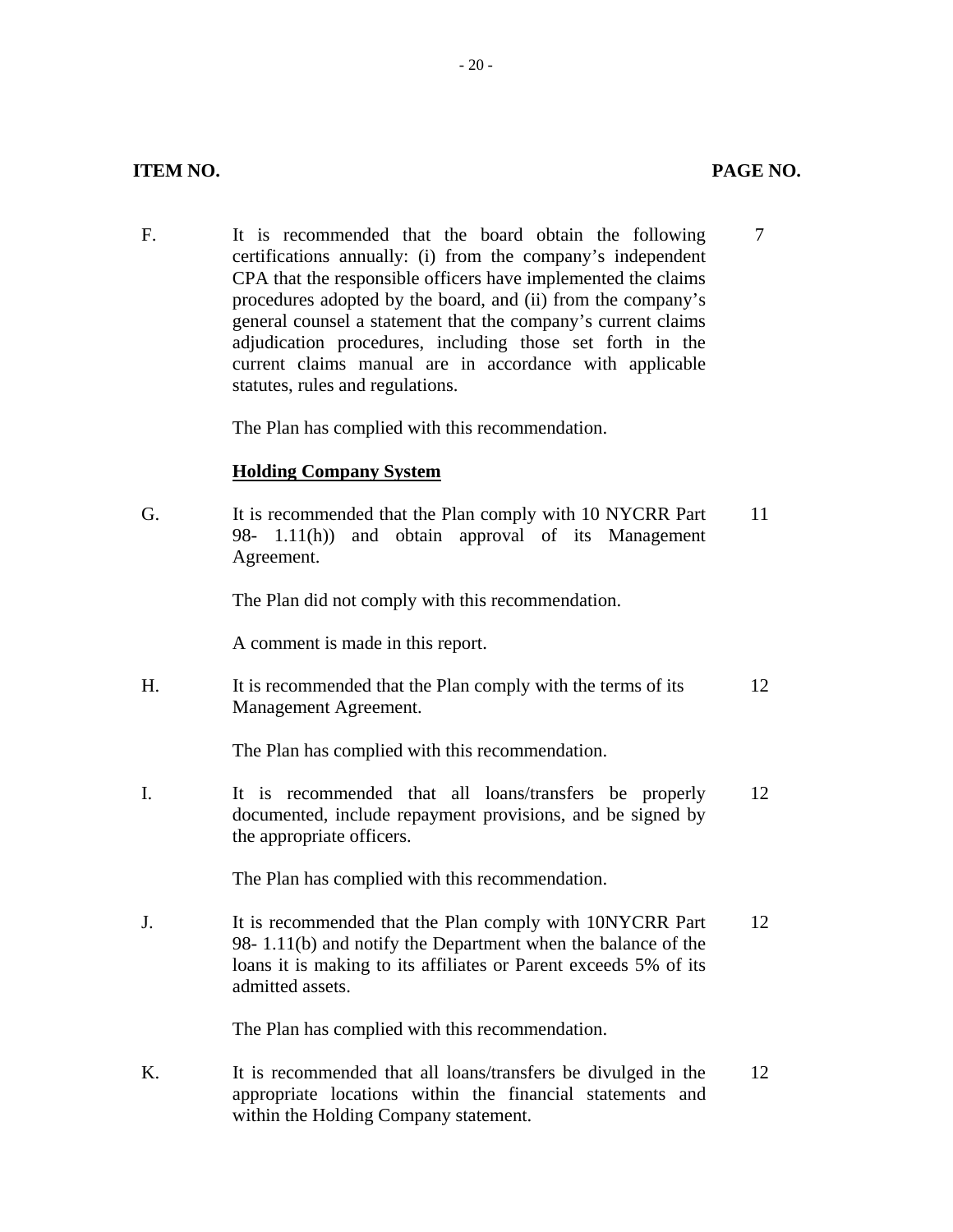#### $-21 -$

L. It is recommended that the Plan comply with 10NYCRR Part 12

The Plan has complied with this recommendation.

## 98- 1.10(b) and maintain its books, accounts and records so as to disclose the nature and details of all transactions. The Plan has complied with this recommendation. **Schedule H**  M. It is recommended that the Plan maintain underlying Schedule 12 H data in an electronic format and in sufficient detail to permit a full examination of such data. The Plan has complied with this recommendation. N. It is recommended that the Plan file complete and accurate 12 Schedule H reports. The Plan has complied with this recommendation. **Electronic Date Processing**  O. It is recommended that an annual budget be established using 14 long-term and short-term goals as a base. The Plan has complied with this recommendation. P. It is recommended that the Company provide ongoing in-house 14 training for its EDP staff. The Plan has complied with this recommendation. Q. It is recommended that incompatible functions such as the 14 initiation and authorization of transactions and the custody of assets be performed outside of the EDP Department. It is also recommended that the functions of system design and programming be adequately segregated from computer operations and data entry functions. Finally, it is recommended that there be a control group within the EDP department whose

duties include a.) scheduling of input and output, b.) acting as a liaison between computer operations and user departments, c.) recording of input controls and error controls, and d.) reviewing output for accuracy and disposition.

#### **ITEM NO. PAGE NO.**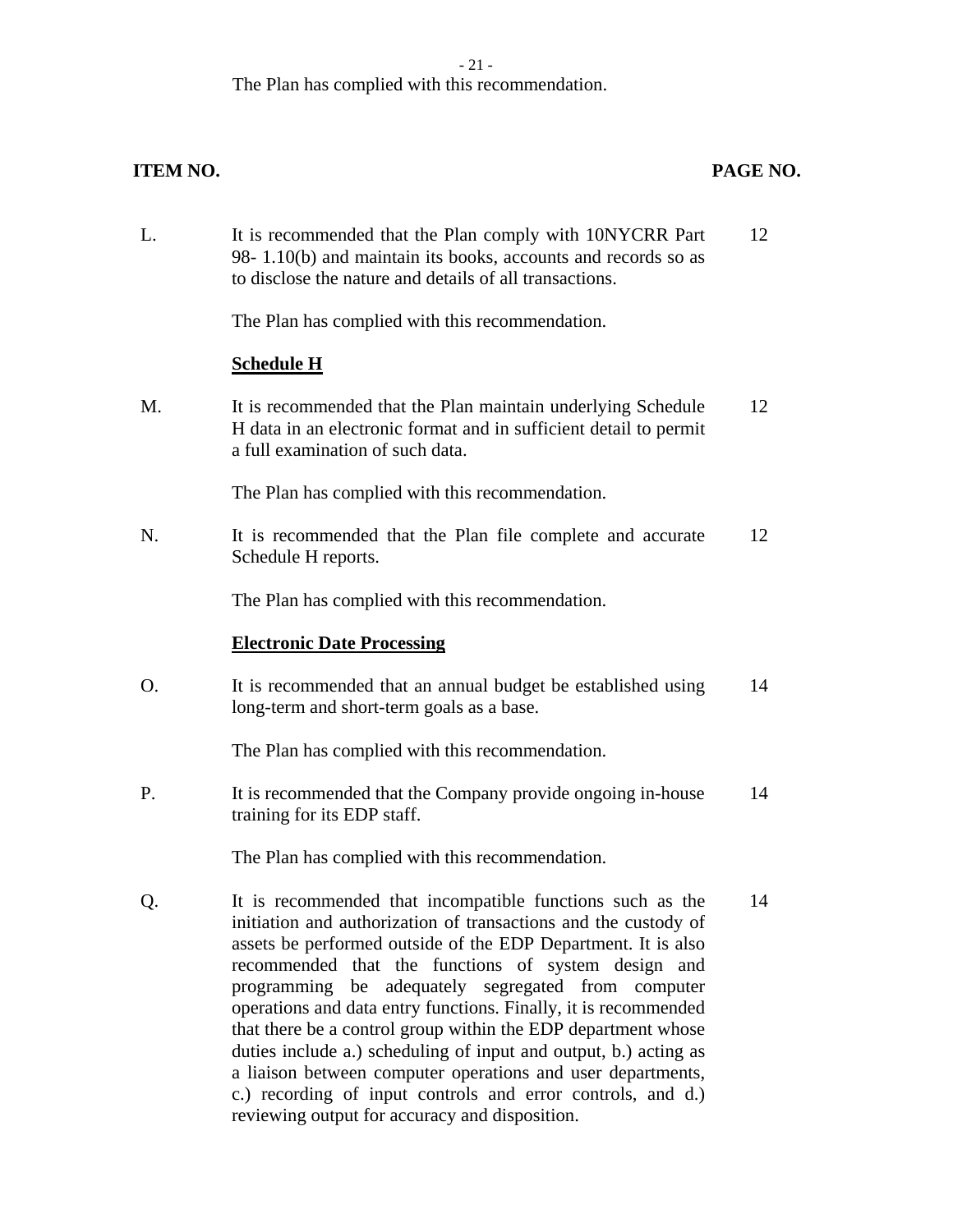#### - 22 -

#### The Plan has complied with this recommendation.

#### **ITEM NO. PAGE NO.**

R. It is recommended that cost justifications be performed when 15 developing systems and programs. It is further recommend that when a goal has been determined, a thorough cost analysis be performed in order to determine the most effective method of achieving that goal.

The Plan has complied with this recommendation.

S. It is recommended that a back-up copy of the disaster recovery 15 plan be stored in a safe facility off-site. It is further recommended that the Company obtain an alternative facility from which to operate in the event of an emergency. Finally, it is suggested that the Company have the Plan's disaster recovery plan professionally and independently evaluated.

The Plan has complied with this recommendation.

T. It is recommended that contingency planning for the Wide 16 Area Network (WAN), critical computer programs, operating systems, and data files be performed. Additionally, it is recommended that user departments develop manualprocessing procedures for use as a contingency in the event EDP functions are disrupted.

The Plan has complied with this recommendation.

#### **Fraud Control**

U. It is recommended that the Plan provide all interested parties 25 with claim forms containing the fraud warning required by 11NYCRR Part 86.4(a).

The Plan has complied with this recommendation.

V. It is recommended that the Plan hold in-service training 25 programs for claims personnel to enable them to identify and evaluate instances of suspected insurance fraud as required by 11NYCRR Part 86.6(b).

The Plan has complied with this recommendation.

W. It is recommended that the Plan file a fraud report by January 25 15 of each year as required by 11NYCRR Part 86.6(d)(10).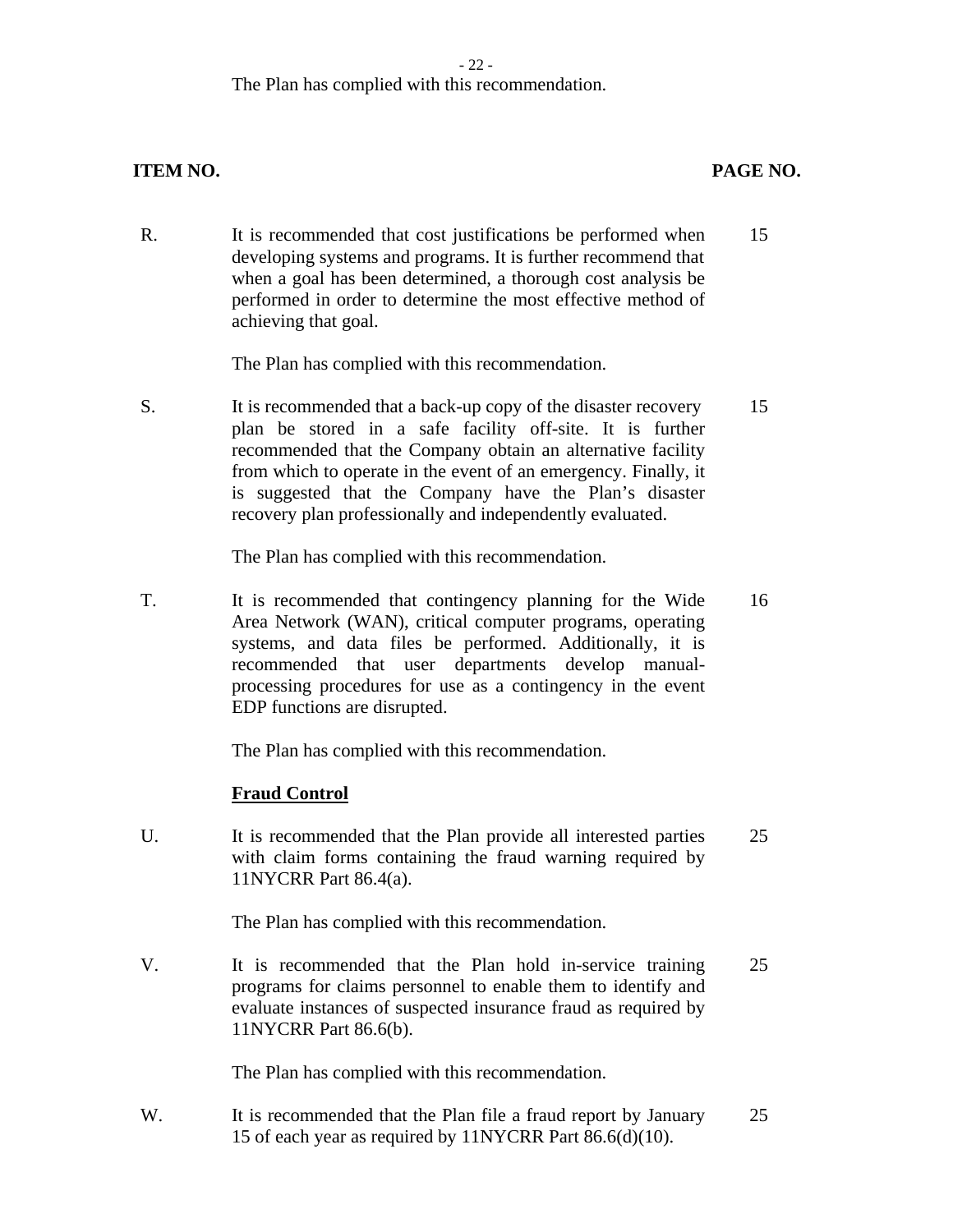The Plan has complied with this recommendation.

#### 8. **SUMMARY OF COMMENTS AND RECOMMENDATIONS**

# **ITEM NO. PAGE NO. Holding Company System**

A. It was noted that the Plan's management agreement with 9 Comprehensive Health Management, Inc. was not approved by the New York State Insurance Department during the examination period.

#### **Abandoned Property**

B. It is recommended that the Plan file an annual Report of 10 Abandoned Property on a going forward basis with the Office of the State Comptroller to comply with the provisions of Sections 1315 and 1316 of the New York Abandoned Property Law.

> Subsequently, the Plan submitted a Voluntary Compliance Agreement with the Office of the Comptroller of the State of New York whereby WCNY agreed to correct any previous under-recording of unclaimed property.

#### **Allocation of Expenses**

C. It is recommended that the Plan account for and maintain 11 sufficient documentation to support its allocation of expenses to expense groups as set fourth under New York Insurance Department Regulation 30.

#### **Prompt Pay**

D. It is recommended that WellCare of New York, Inc. improve 18 its internal claim procedures to ensure full compliance with Section 3224-a(a),(b) and (c) of the New York Insurance Law.

PAGE NO.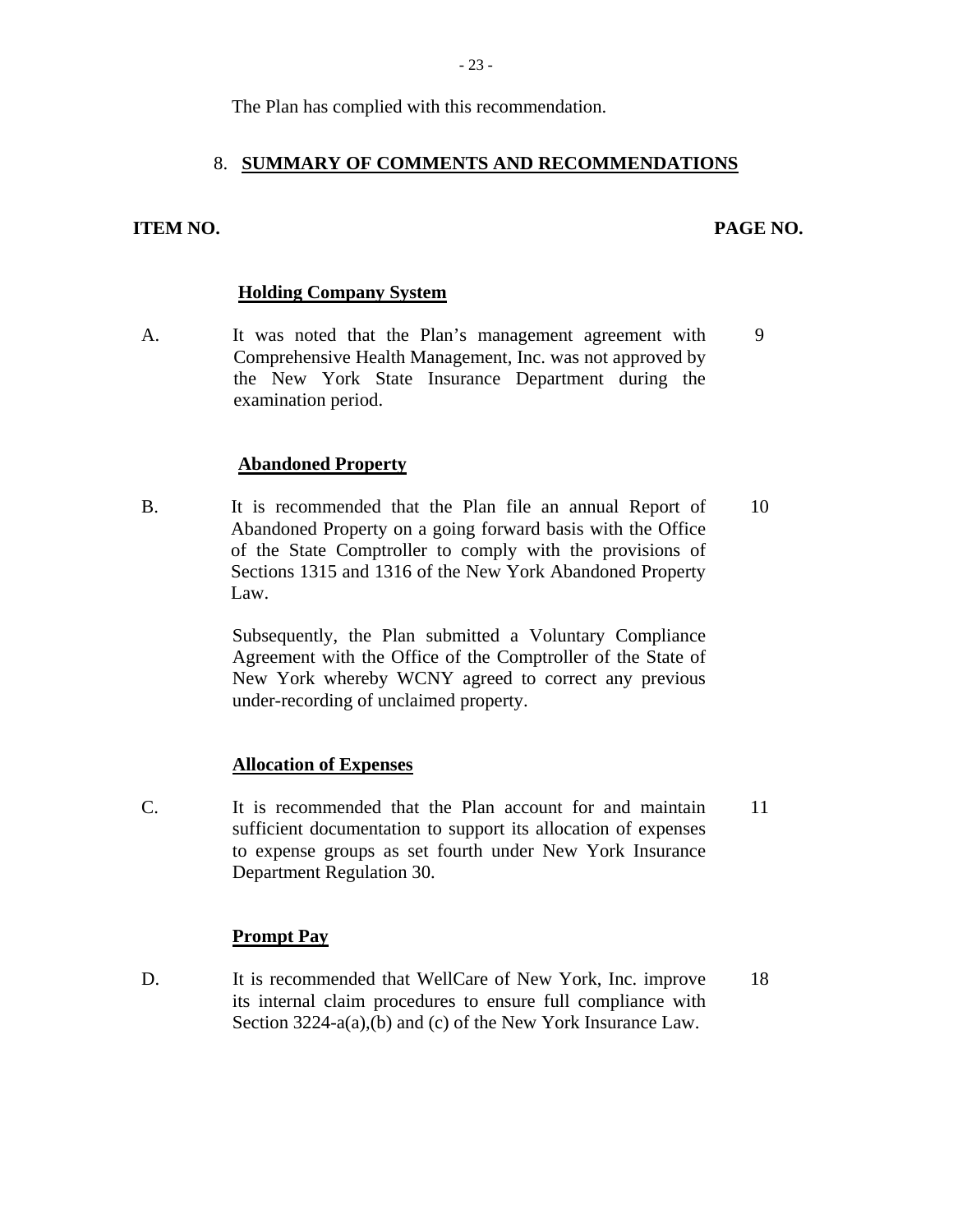Respectfully submitted,

Roy Zabala Senior Insurance Examiner

#### STATE OF NEW YORK ) SS.  $\mathcal{E}$ **COUNTY OF NEW YORK)**

Roy Zabala, being duly sworn, deposes and says that the foregoing report submitted by him is true to the best of his knowledge and belief.

2 In

Roy Zabala

الأولي

Subscribed and sworn to before me<br>this  $\frac{\text{p}}{\text{p}}$  day of  $\frac{\text{p}}{\text{p}}$ 

Charles 5- Touryay

s T. Levelov **b. 31-4798052** Qualified in New York Count Commission Expires 1-28-. /O

\$